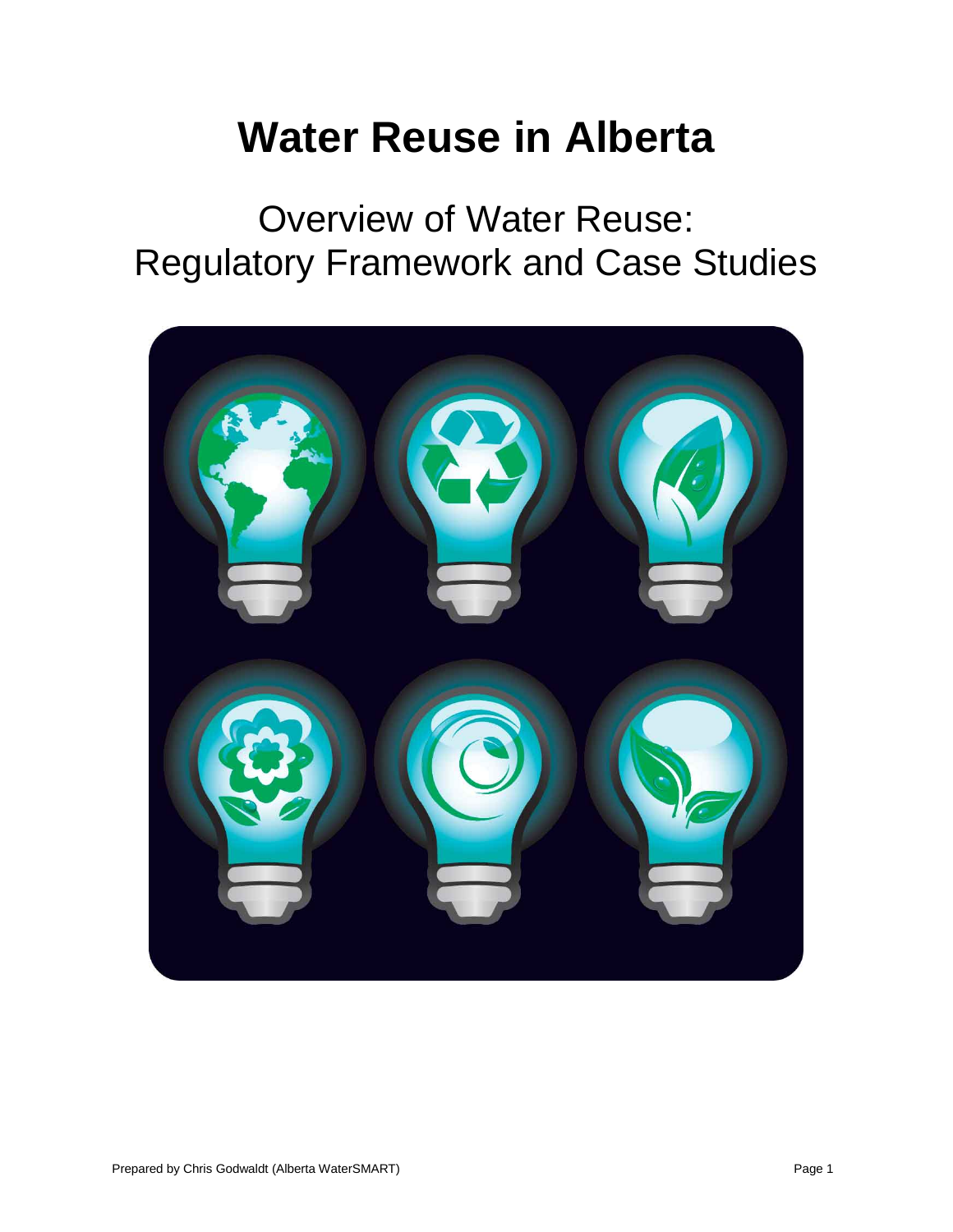### **Table of Contents**

| 3                      |
|------------------------|
| 3                      |
| 4                      |
| 6                      |
| 6                      |
| 7<br>7<br>8<br>8       |
| 8<br>8<br>9<br>9<br>10 |
| 10<br>10<br>10<br>10   |
| 11                     |
| 13                     |
| 15                     |
| 16<br>17<br>20<br>23   |
| 26                     |
| 26<br>26<br>27<br>28   |
| 29                     |
| 30                     |
| 31                     |
|                        |

Many people and organizations helped in the research and development of this report. In particular, we would wish to acknowledge the support of **Bordeaux Developments**, a group of professionals with over 25 years of leadership and innovation in the business of land, housing, and commercial development.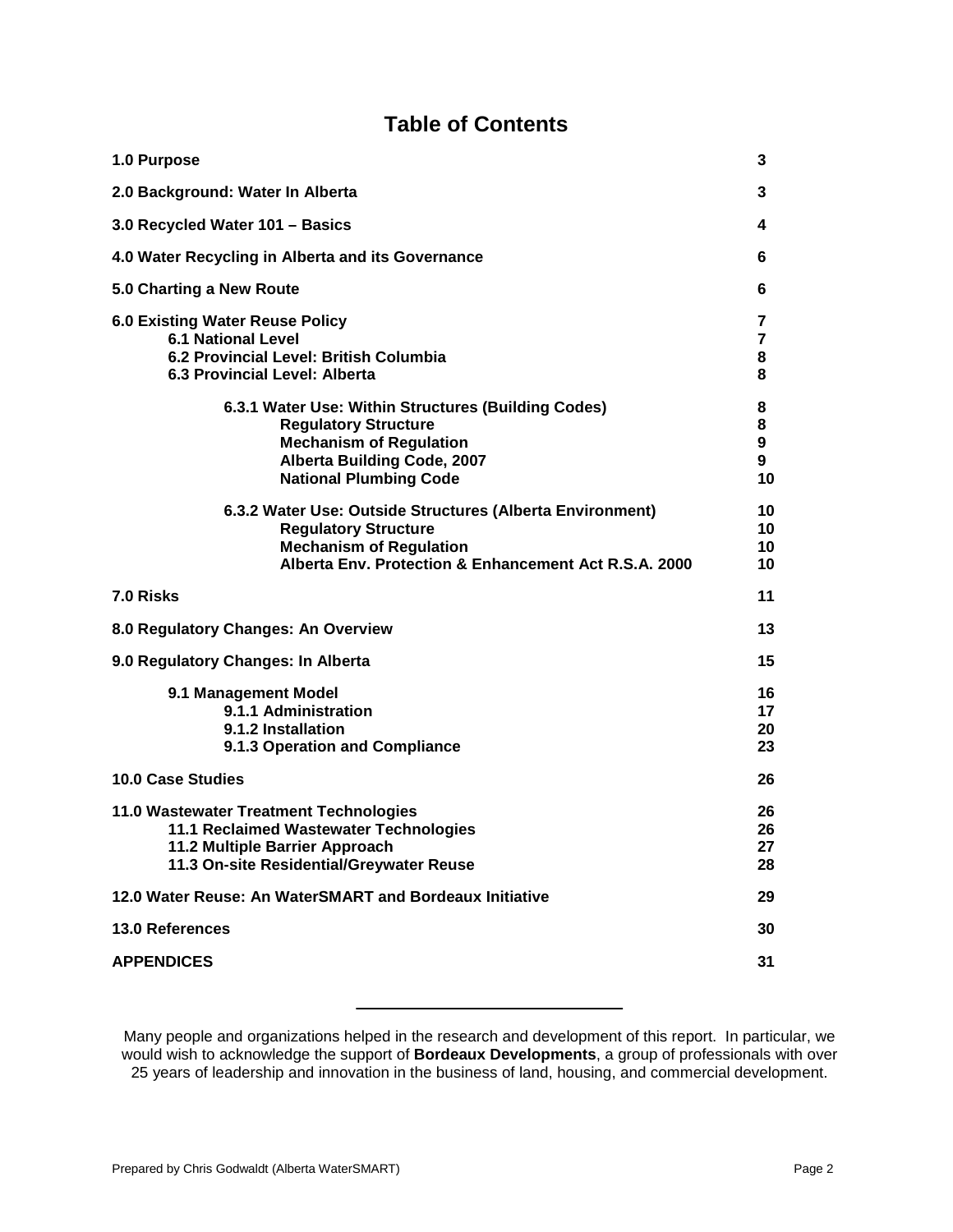### **1.0 Purpose**

This document outlines the initial phase of a new plan to build multi-stakeholder support to modernize current Alberta legislation to permit the use of reclaimed water.

As the water supply in Alberta and across North America continues to tighten, recovering and reusing municipal wastewater ("reclaimed water") for non-contact office, commercial, domestic and landscape purposes, will become an integral part of meeting water demands.

Although technology is available for safe wastewater reuse current Alberta provincial legislation:

- Prevents the reuse of reclaimed water for non-industrial applications inside buildings, specifically in toilets and urinals; and,
- Creates serious hurdles to the effective external reuse of reclaimed water, for example for watering lawns and gardens.

This legislation needs to be modernized to reflect the capability of current water treatment technology to safely treat wastewater for non-contact reuse applications.

### **2.0 Background: Water In Alberta**

In 2004, the Alberta government published the *Water for Life* strategy, providing a framework to address water quantity and quality challenges in the province. Over the last several years, water has become an increasingly important issue to Albertans, and in fact the Alberta Government's Task force on Sustainable Communities identified access to adequate supplies of clean water as the most significant economic development concern in 54 of the province's rural communities.

In fact, water has become a critical economic and environmental issue for all Albertans, fueled by increasing demand and policy announcements such as the closure of the South Saskatchewan River Basin to the issuance of new water licenses, in August 2006. This moratorium on new water licenses, announced in the South Saskatchewan River Basin Report, has serious planning and development repercussions for municipalities, property developers and oilfield operators in southern Alberta. Recent water access and wastewater management issues in Balzac and Strathmore are just two examples of the future water challenges being faced by municipalities, industry and consumers.

Now that new water licenses are no longer available, additional demand must be met by reducing existing demand, reusing water, or buying unused water license allocations from others.

Some municipalities and developers are reducing water demand through water conservation measures such as water efficient appliances and low flow showerheads. However, significant opportunities still exist to meet this increasing demand for water by using reclaimed water to replace potable water supplies for many non-potable uses. This could reduce fresh water consumption per person by up to 30% to 40% with little or no change to lifestyle. Reclaimed water may also replace diversions from aquifers, rivers, or lakes.

Globally, successful projects exist for practically any type of reclaimed water use imaginable. Reclaimed water is used for non-potable (not for drinking) purposes, such as landscapes, public parks, and golf course irrigation. Other non-potable applications include agriculture, industrial cooling water, toilet flushing, dust control, commercial and construction activities, and creating wetlands and ponds.

Alberta's building codes and reclaimed water standards need to be updated to reflect the province's current economic and environmental requirements, and to take advantage of many of the proven water recycling and reuse technologies and practices commonly in use throughout the world today.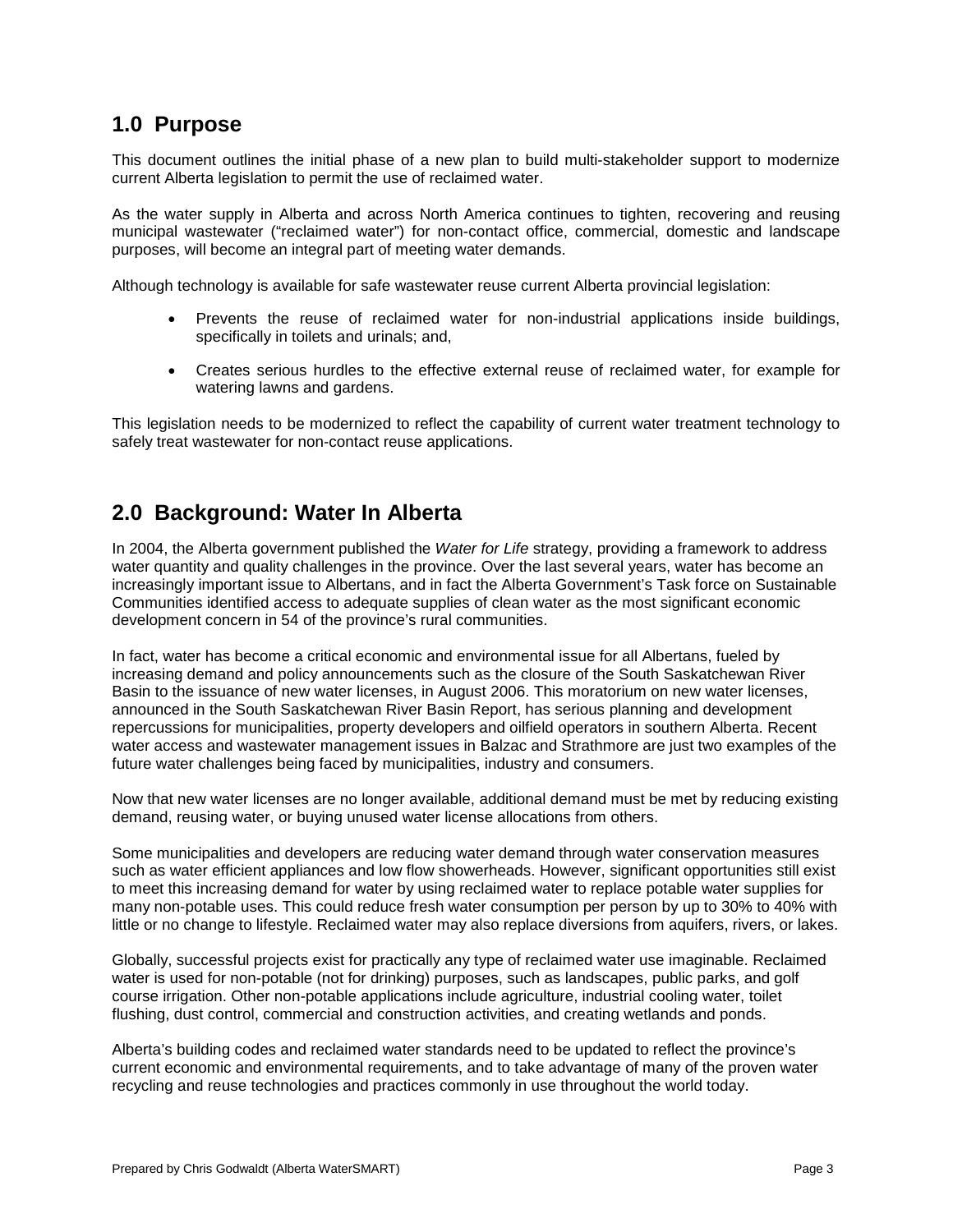### **3.0 Recycled Water 101 - Basics**

Water produced by municipal structures can be divided into two categories:

- **Raw Water:** This is untreated water from a source such a river, lake, well, etc.
- **Potable Water (Drinking):** Water treated to a standard which is safe to drink.

**Wastewater** can be divided into two categories:

- **Black Water -** Any water contaminated by fecal matter and generally is the water from toilets and urinals. Any water which comes in contact with black water becomes black water.
- **Grey Water –** See definition below.

**Recycled water** can be divided into two categories:

• **Reclaimed Water** - is black water typically treated to a high level by a multiple barrier system, and just below the level of quality of potable water. It is typically done at a off site facility and pipes back to the dwelling in a piping system under pressure much as is potable water.

Reclaimed water is highly engineered for safety and reliability so that the quality of reclaimed water is more predictable than many existing surface and groundwater sources. Reclaimed water is considered safe when appropriately used.

Although reclaimed water is of very high quality, it is not typically used directly for drinking water. Reclaimed water planned for use in recharging aquifers or augmenting surface water usually receives adequate and reliable treatment before mixing with naturally occurring water and undergoing natural restoration processes. Some of this water eventually becomes part of our drinking water supplies.

- **Grey Water** is water which is typically treated on site from sinks and laundry, etc, and contains minimal fecal matter. Grey water is wastewater from:
	- bathtubs
	- showers
	- bathroom sinks
	- washing machines
	- dishwashers and kitchen sinks
	- any source in your home, other than toilets.

Grey water often makes up the largest portion of wastewater from a home, up to 40 gallons per person each day. Grey water can be used in place of fresh water to irrigate (below ground) the roots of trees, shrubs, and flowers. It's important to understand that grey water can contain harmful bacteria, viruses, and chemicals that pose a risk to public health and the environment if mishandled.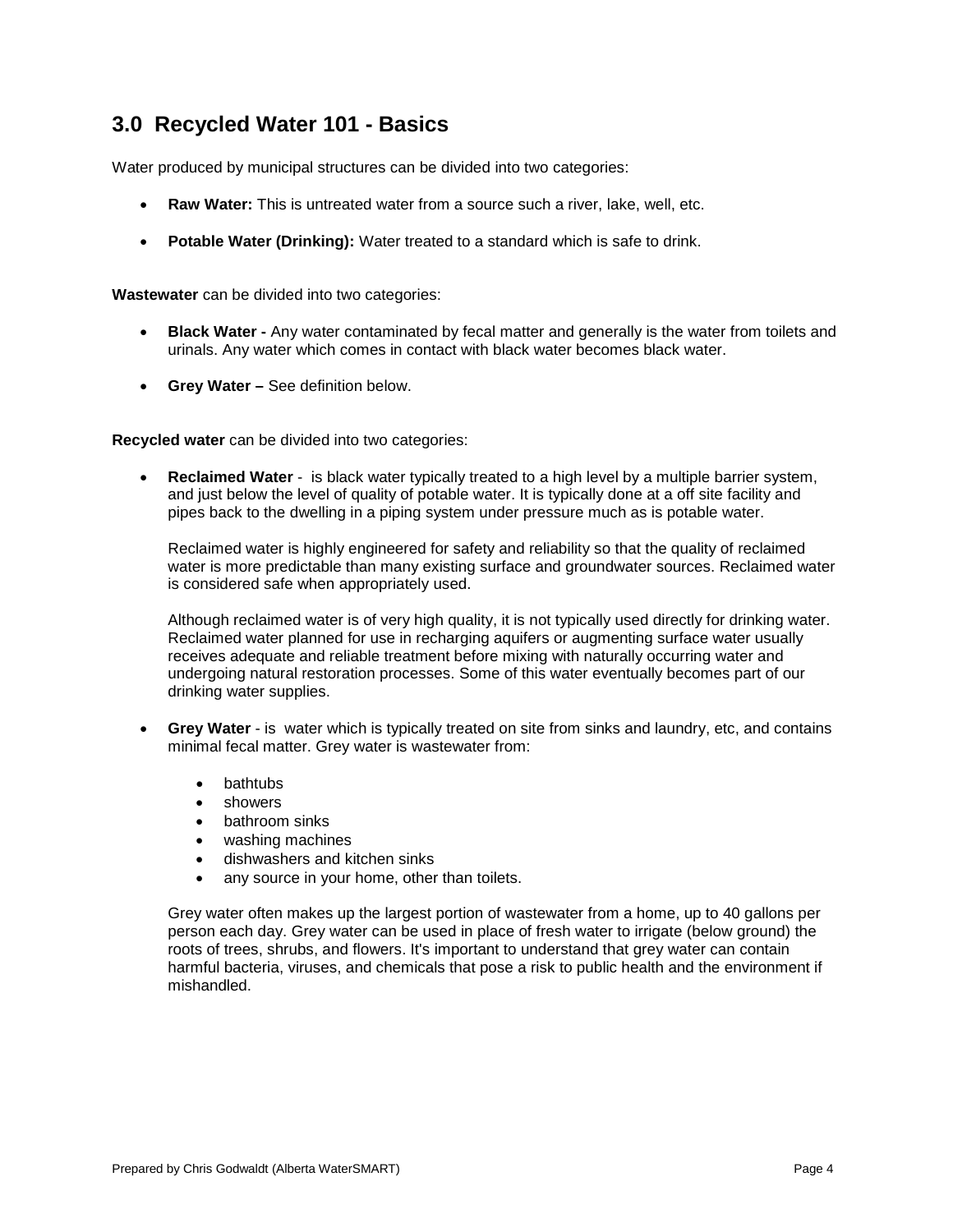#### **Contact vs. Non Contact Applications**

Water uses can be divided into two categories:

- **Contact Applications -** Where people come in direct contact with the water such as in sinks, and showers.
- **Non-Contact Applications** Where there is no direct contact such as such as flushing toilets and urinals, and irrigation uses.

Currently in Alberta potable water is used for all contact and non-contact applications including lawn watering and toilet flushing. However, since there is no real requirement or need to use potable water for non-contact applications, there is a significant opportunity to use recycled water in these applications.

Some typical examples of "unrestricted" urban and recreational use includes:

- **Urban Use -** landscape irrigation of parks, playgrounds, schoolyards; fire protection; ornamental fountains and impoundments; vehicle washing; in-building uses including air conditioning and toilet flushing.
- **Recreational Use -** no limitations on body contact, including feed water for lakes and ponds used for swimming; snowmaking.



Some typical examples of "restricted" urban and recreational use includes:

- **Landscape irrigation -** golf courses, cemeteries, greenbelts and highway medians.
- **Restricted recreational use -** augmentation of ponds or lakes for fishing, boating, and other non-contact recreational activities; wetland restoration or enhancement (Exall, 2004)."

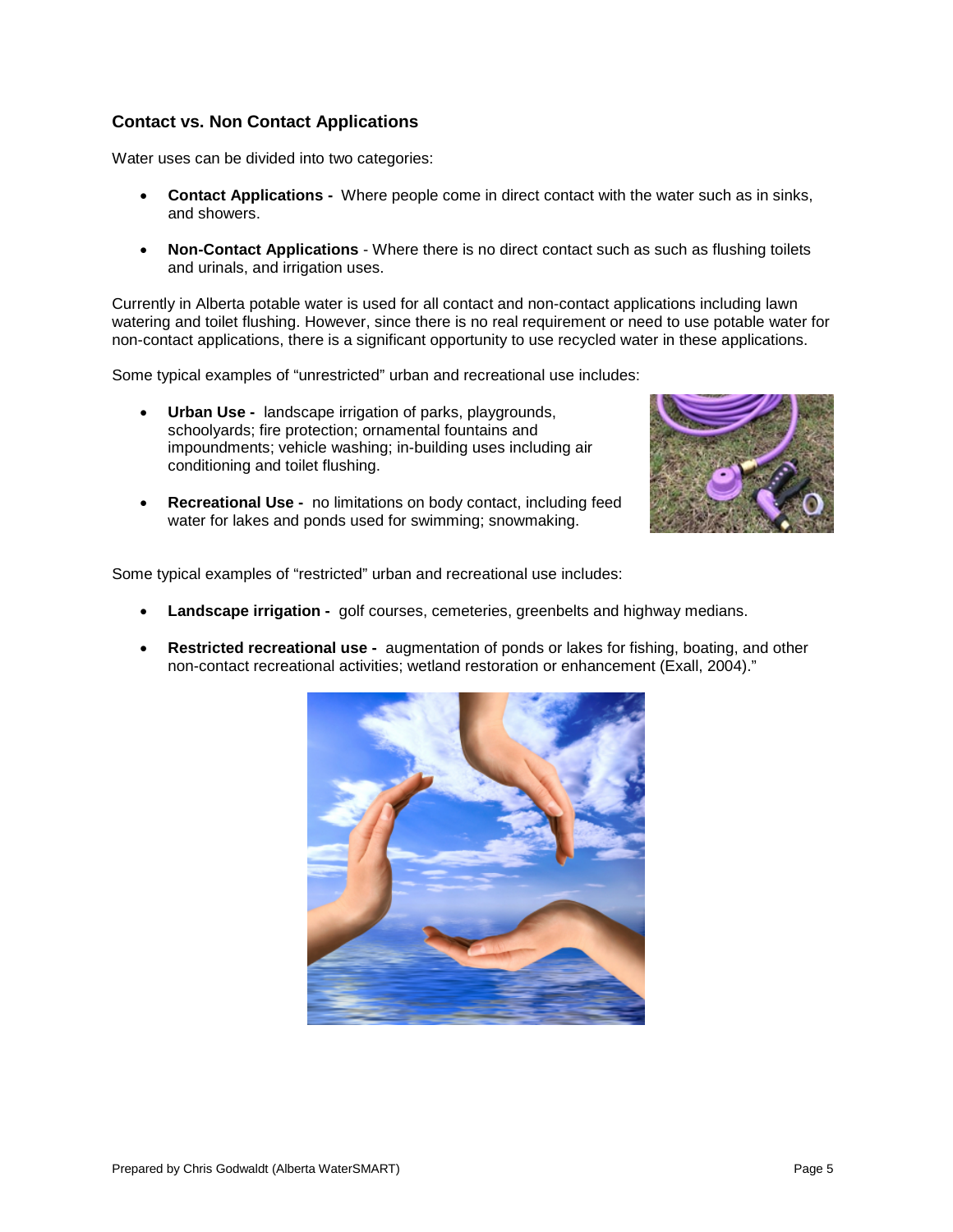### **4.0 Water Recycling in Alberta and its Governance**

Using modern technology, water reuse is safe and is allowed within other jurisdictions in Canada, the United States and around the world.

*However, in Alberta, under current provincial regulations the use of reclaimed and/or grey water is not allowed within domestic structures, and the setbacks for external reuse are so large as to make it unpractical in most areas.*

In order to update the applicable codes, some major technical and legislative changes need to be identified, and supported by a broad base of stakeholders, including corporations, industry associations, municipalities and cities, and NGO's with domain knowledge.

There is a sense of urgency in getting these actions underway, as a major component of the province's recycled water restrictions is under the jurisdiction of the Alberta Building Code, which is up for review and revision in 2010, and then afterwards, may not come up again for review until 2015.

Within Alberta recycled water cannot be used within buildings. Outside of buildings, recycled water can only be used for irrigation purposes. But irrigation use is effectively prohibited in residential areas through restrictions which require a minimum of 60 meters clearance between inhabited buildings and the reclaimed water. This restriction effectively limits the use of recycled water within residential areas.

#### **Within Buildings**

Water reuse within dwellings is governed by the *Alberta Building and Plumbing Code*, which states that "Every water distribution system must be connected to a public water main of a potable private water supply system." National Plumbing Code of Canada 2005 2.1.2.3 Water Distribution System

#### **Outside Buildings**

Water use outside of buildings is governed by the *Environmental Protection and Enhancement Act,* which prohibits the use of reclaimed water within 60 meter of an occupied building.

Further details on both these governance issues is provided in the Section "Existing Alberta Water Rereuse Policy".

### **5.0 Charting a New Route**

While municipalities currently account for about only 11% of provincial water allocations, Alberta's rapidly increasing economy and population will generate new and significant additional demand for water.

Globally, many communities are now stretching their existing water allocations through the use of grey and reclaimed water for a large variety of non-contact applications such as flushing toilets, watering lawns and fighting fires.

The increased use of reclaimed and grey water has the potential to reduce fresh water demand from households by as much as 30% to 40%, without effecting current consumption patterns, volumes or life styles. Put another way, an existing water license might be able to serve hundreds or even thousands of additional more homes, by more effectively managing a limited resource. Therefore, changes to the building codes to allow reuse are of growing interest to existing communities that are currently at the limit of their existing licenses, and especially to the developers of new communities.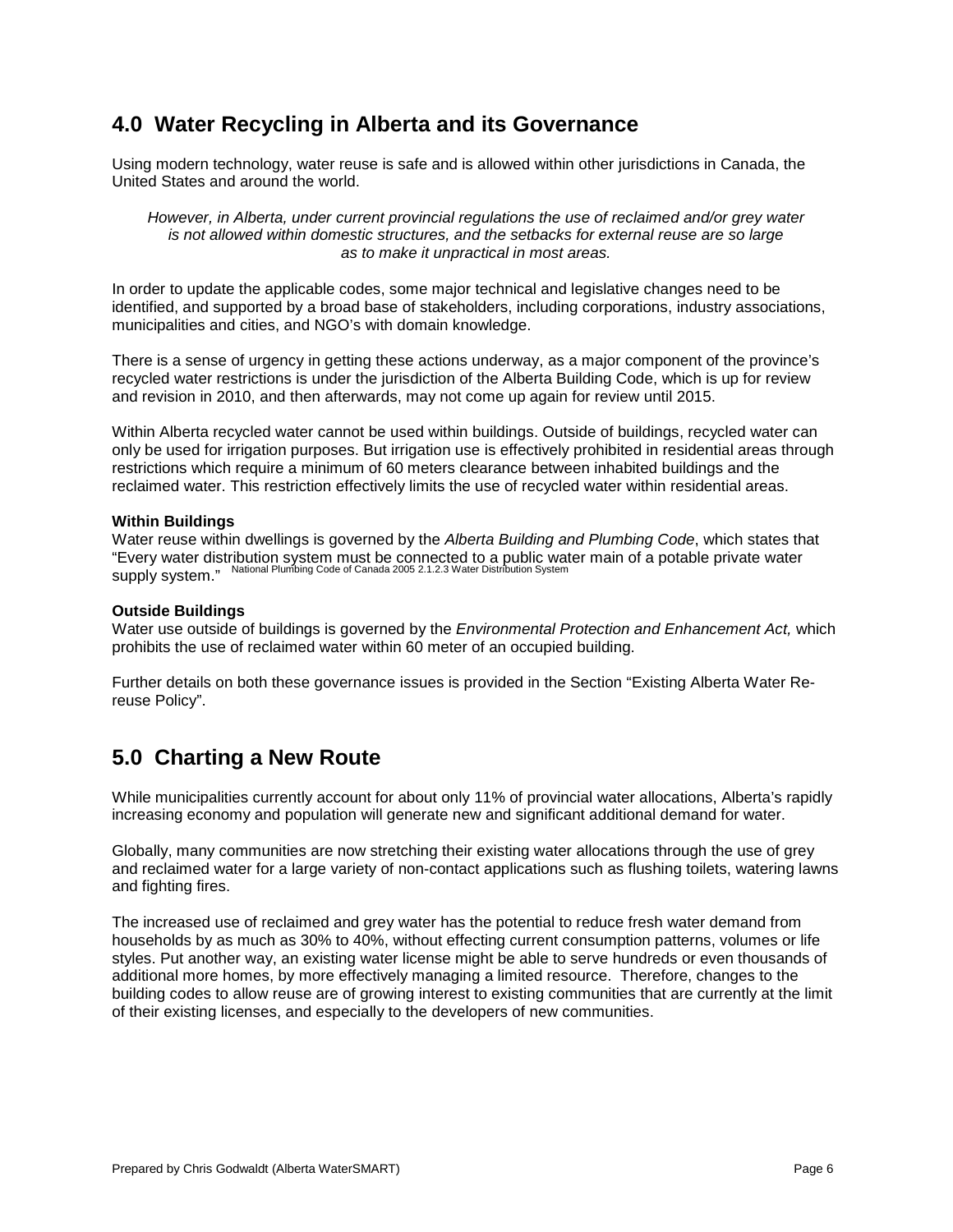



Although there are significant gains to be made from the use of reclaimed water into the household, it has the potential to introduce pathogens and chemicals and can also be a risk to health or environment. Thus, the introduction of these new practices and technologies must be approached carefully, and leverage the lessons and practices from nations such as Australia and the United States, which have been using reclaimed water for lawn watering, flushing toilets and fighting fires.

### **6.0 Existing Water Reuse Policy**

### **6.1 National Level**

According to Exall *et al*. (2004), no national guidelines exist for water reuse in Canada. However, three regulations at the national level were recognized in a CMHC study (1998) that would affect water reuse implementation<sup>[1](#page-6-0)</sup>:

- The Guidelines for Canadian Drinking Water Quality (1996)
- The Guideline for Canadian Recreational Water Quality (1992)
- The National Plumbing Code of Canada (2005).

The study report notes that water quality guidelines (both for drinking and recreational water) may impede the implementation of on-site water re-use technology by imposing unrealistic or inappropriate quality standards (CMHC, 1998).

Since the 2004 Study, the 2005 Plumbing Code has been released and has not changed the guidelines for water use, but two additional document have been released for consultation and comment:

- Canadian Guidelines for Household Reclaimed Water for Use in Toilet and Urinal Flushing
- CSA B128.1-06 Design and Installation of Non-potable Water Systems Maintenance and Field Testing of Non-potable Water Systems

<span id="page-6-0"></span>i<br>I <sup>1</sup> Note that listed guidelines may have been amended since time of CMHC report release (1998) (i.e. National Plumbing Code (2005).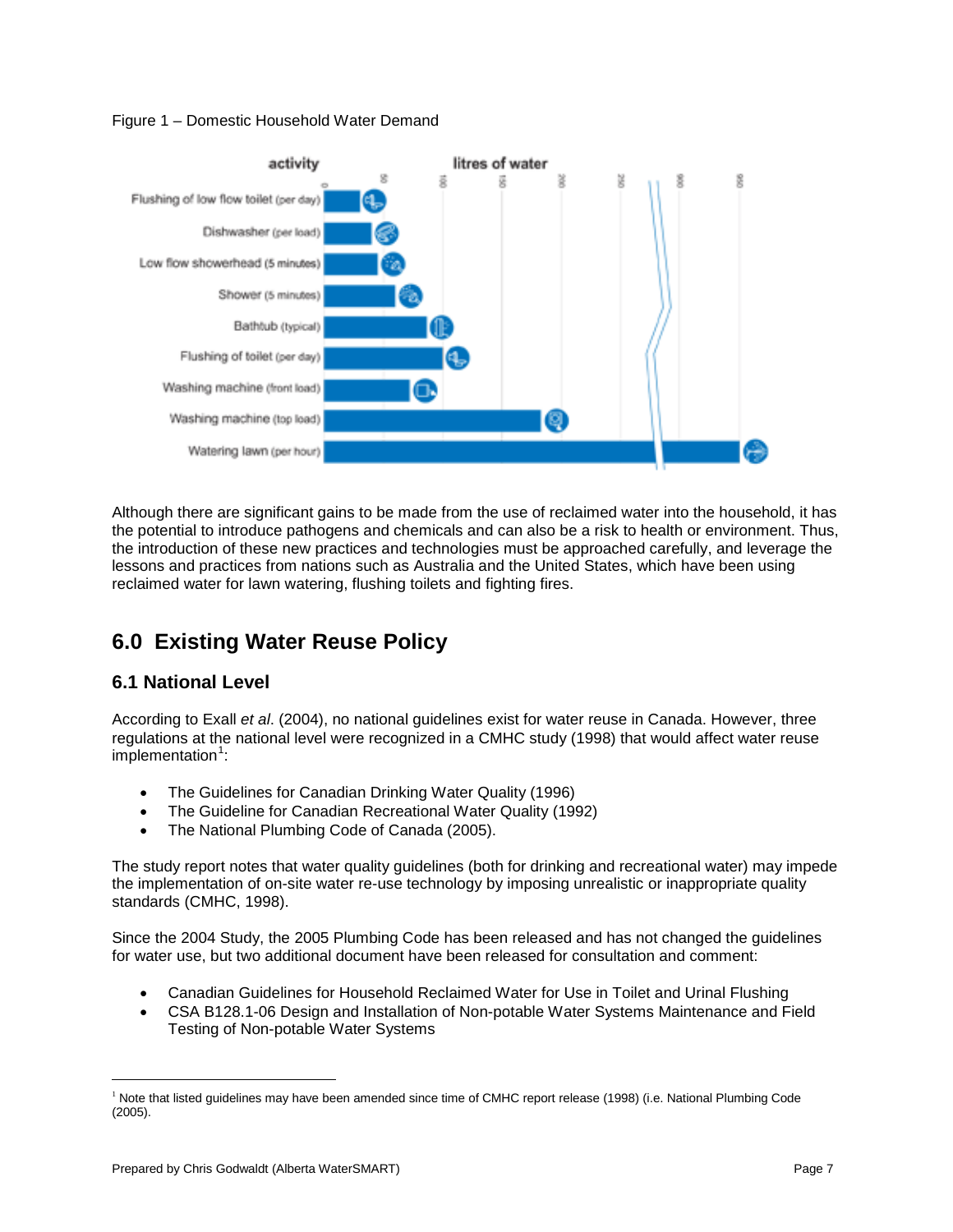The Canadian Guidelines for Household Reclaimed Water for use in toilets and urinal flushing was released in July 2007 for consultation. The proposed guidelines suggest water quality guidelines for reuse and discuss the risks associated with on-site (grey water) and cluster systems (reclamation of black water). The water quality standards proposed appear to be in line with international standards.

The recently released Canadian Standards Association CSA B128.1-06 (July 2007) addresses the design and testing of non-potable water systems. Although not currently referenced by building or plumbing codes today, it is likely that this code will be a reference for development of any future codes.

### **6.2 Provincial Level: British Columbia**

The *[BC Municipal Sewage Regulation](http://www.qp.gov.ab.ca/documents/Acts/E12.cfm?frm_isbn=0779717287) (Amended 2004)* provides for some strict rules for all uses of highly-treated wastewater. The list of applications includes outdoor uses such as agricultural and park irrigation and fire-fighting, and inside uses such as flushing toilets and urinals, primarily in commercial or office buildings. The BC regulation separates reclaimed wastewater into two categories: restricted and unrestricted access.

#### **6.3 Provincial Level: Alberta**

In Alberta, water reuse within structures, is governed by Municipal Affairs and Housing, through the 2007 Alberta Building Code. Water reuse outside of any structures, is governed by Alberta Environment.

Water reuse is also governed by the Ministry of Health. Both Municipal Affairs and Alberta Environment differ authority to Alberta Health in issues relating to matters of health. In fact, it maybe Alberta Health which could be the primary concern in efforts to change regulations for indoor and outdoor reuse applications.

#### **6.3.1 Water Use: Within Structures (Alberta Building Codes) Regulatory Structure**

Water use within structures in Alberta is under the jurisdiction of Municipal Affairs, within the [Safety](http://www.qp.gov.ab.ca/documents/Acts/S01.cfm?frm_isbn=9780779723652) [Codes Act](http://www.qp.gov.ab.ca/documents/Acts/S01.cfm?frm_isbn=9780779723652).

Municipal Affairs uses the combination of the Building and Plumbing Codes to regulate plumbing requirements, each adopted from the national Building Codes. As of September 2007, Alberta has adopted the new objectives-based building, fire and plumbing codes. The objectives-based codes are not expected to be updated before 2010, and then not again until 2015.

**Building Code -** As recommended by the Minister of Municipal Affairs and Housing, under the authority of the [Safety Codes Act](http://www.qp.gov.ab.ca/documents/Acts/S01.cfm?frm_isbn=9780779723652) (Section 65) Alberta has adopted the [2006 Alberta Building](http://www.qp.gov.ab.ca/documents/orders/orders_in_council/2007/607/2007_252.html)  [Code.](http://www.qp.gov.ab.ca/documents/orders/orders_in_council/2007/607/2007_252.html) The new objectives based code became effective Sept 2, 2007.

**Plumbing Code -** As recommended by the Minister of Municipal Affairs and Housing, under the authority of the Safety Codes Act (Section 65) Alberta has adopted the new objective based [National Plumbing Code of Canada 2005](http://www.qp.gov.ab.ca/documents/orders/orders_in_council/2007/607/2007_254.html).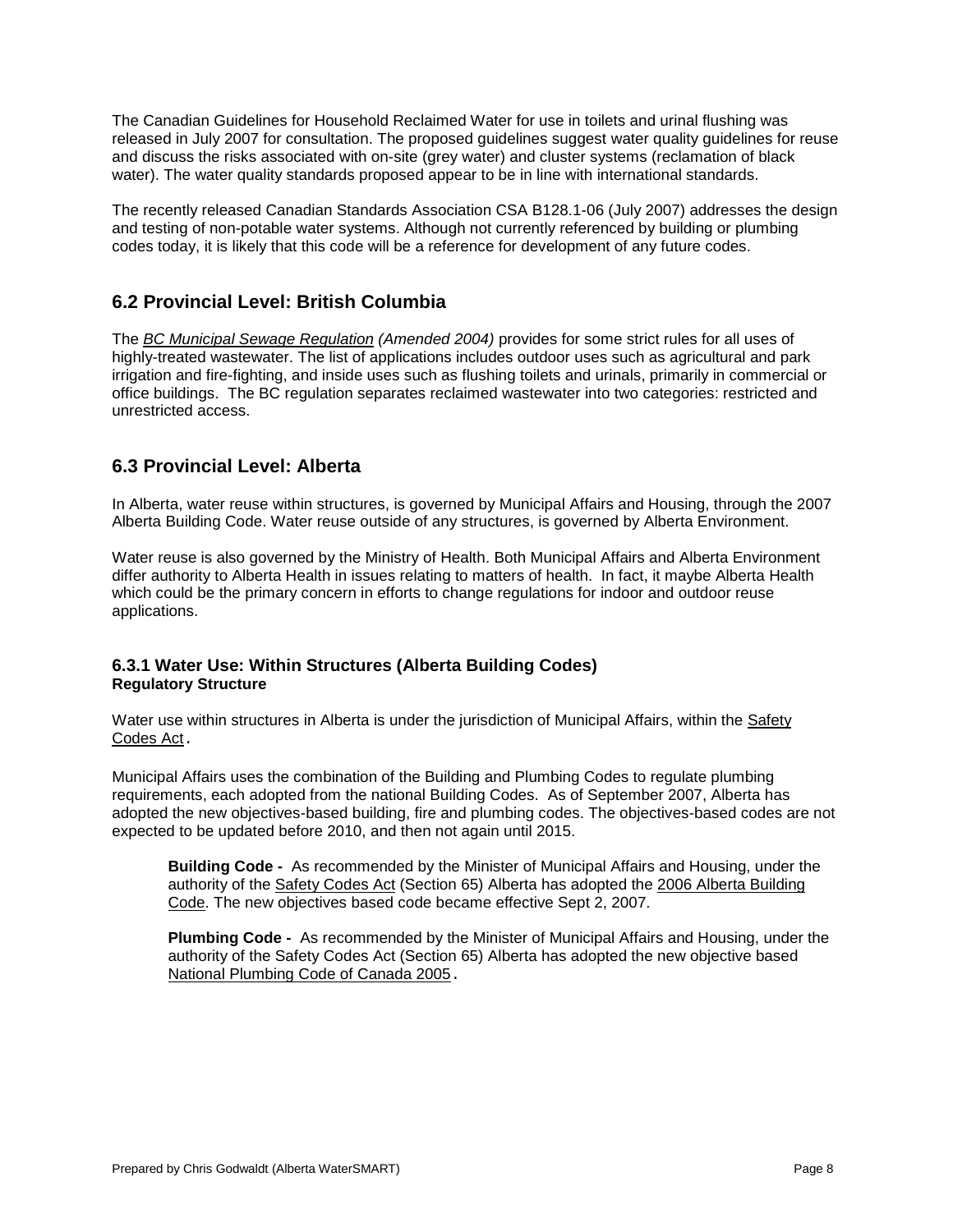#### **Mechanism of Regulation**

The following outlines the basic mechanism of the governance of the plumbing within structures.

| Alberta Building Code, 2007: Section                                                                                                                                                                                                                                                                                                                                                                                     | <b>Implications</b>                                                                                                        |
|--------------------------------------------------------------------------------------------------------------------------------------------------------------------------------------------------------------------------------------------------------------------------------------------------------------------------------------------------------------------------------------------------------------------------|----------------------------------------------------------------------------------------------------------------------------|
| 1.1.1.1 - Application of this Code<br>States that the Alberta Building Code (ABC) applies to<br>the building and construction of a variety of building<br>conditions.                                                                                                                                                                                                                                                    | General                                                                                                                    |
| 1.2 - Compliance with this Code<br>1.2.1.1 - States that compliance shall be achieved by:<br>a) Complying with the applicable solution in Division B or<br>b) Using alternatives solutions that will achieve a least a<br>minimum level of performance required by division B in<br>the areas defined by the objectives and functional<br>statements attributes to the applicable accepted<br>solutions (see Appendix A) | Allows for alternatives.                                                                                                   |
| 7 - Plumbing Services and Health<br>7.1.2 - Required Facilities<br>Compliance Allows for Alternate solutions (ABC<br>$\bullet$<br>Appendix A)<br>Alternate needs to comply with 1.1.2 of Dev B<br>$\bullet$<br>7.1.2.1 & $7.1.2.2 -$ States that Building and Dwelling<br>$\bullet$<br>Units shall be equipped with Plumbing facilities as<br>required in 7.2                                                            | Allows for alternate<br>solutions.                                                                                         |
| 7.2 Plumbing Facilities<br>7.2.1.1 - States that every plumbing system and private sewage<br>disposal system shall be designed and installed in<br>conformance with the plumbing regulations made<br>pursuant to the Safety Codes Act.                                                                                                                                                                                   | Safety Code refers to<br>Plumbing code.                                                                                    |
| 7.2.1.2 - Plumbing Systems and Fixtures<br>8.0 - States Non-Potable water shall not be connected to<br>plumbing fixtures that provide water for human<br>consumption, cooking, cleaning, showering or bathing.                                                                                                                                                                                                           | The code does not state<br>that non-potable water<br>cannot be connected to<br>toilets, urinals or for<br>irrigation uses. |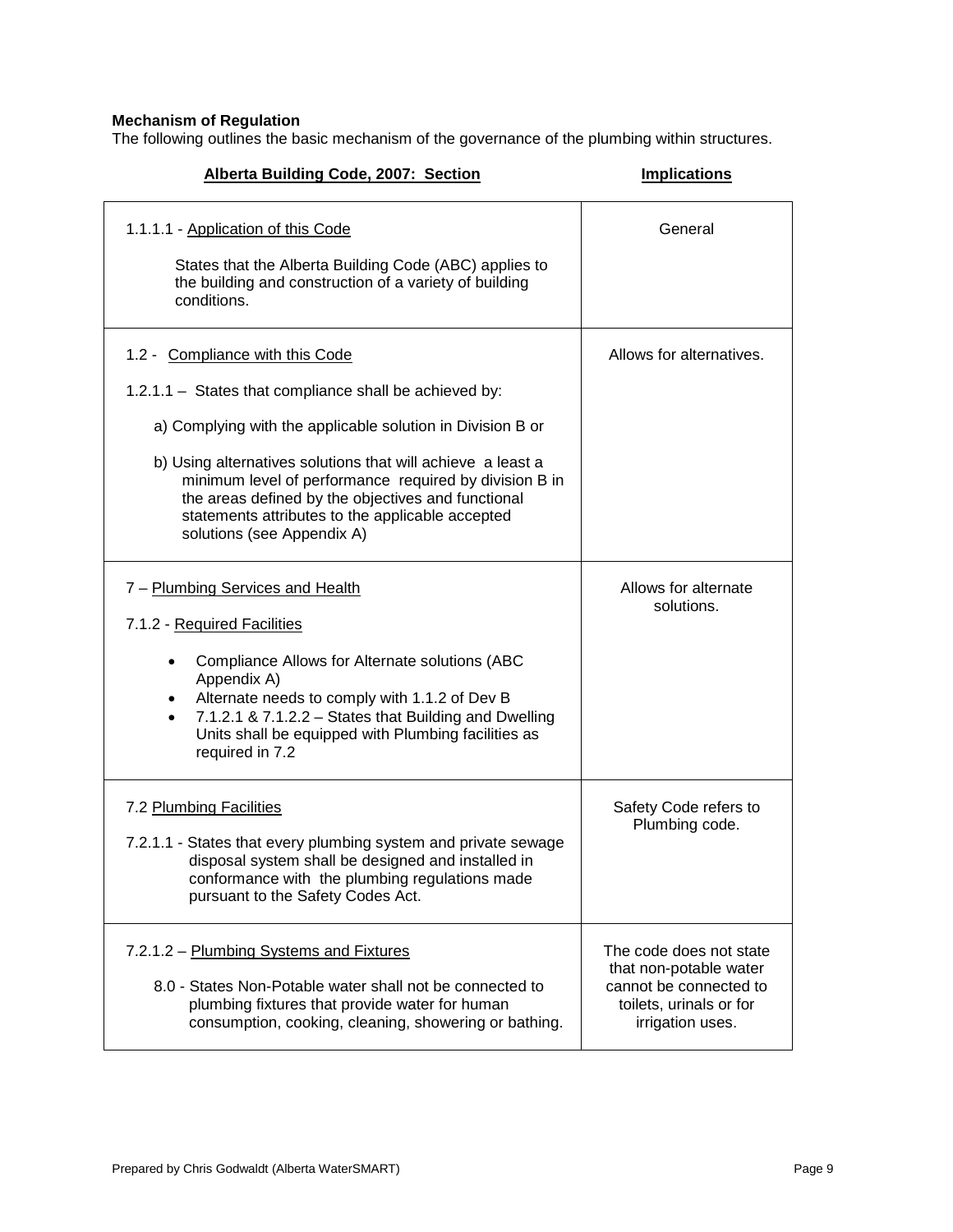#### **National Plumbing Code: Section <b>Implications**

| 2.1.2.- Service Connections                                                                                                                                                                         | By this statement grey                                                                                                                 |
|-----------------------------------------------------------------------------------------------------------------------------------------------------------------------------------------------------|----------------------------------------------------------------------------------------------------------------------------------------|
| 2.1.2.1 Sanitary Drainage System                                                                                                                                                                    | water systems are                                                                                                                      |
| 1) Every Sanitary drainage system shall be connected to a                                                                                                                                           | prohibited as they would not                                                                                                           |
| public sanitary sever, a public combined sewer or a                                                                                                                                                 | be connected to any of the                                                                                                             |
| private sewage disposal system.                                                                                                                                                                     | systems listed.                                                                                                                        |
| 2.1.2.- Service Connections<br>2.1.2.3 Water Distribution System<br>Every water distribution system shall be connected to a<br>1)<br>public water main or a potable private water supply<br>system. | By this statement reclaimed<br>and grey water system are<br>prohibited as they will not<br>be connected to the public<br>water system. |

#### **6.3.2 Water Use: Outside Structures (Alberta Environment): Regulatory Structure:**

Water use outside structures in Alberta is regulated by Alberta Environment under the Environmental Protection and Enhancement Act.

#### **Mechanism of Regulation:**

The following outlines the basic mechanism of the governance of the plumbing outside structures.

#### **Alberta Environmental Protection and Enhancement Act R.S.A. 2000**

| <b>Section</b>                                                                                                                                                     | <b>Implications</b>                                                                                             |
|--------------------------------------------------------------------------------------------------------------------------------------------------------------------|-----------------------------------------------------------------------------------------------------------------|
| <b>PART B4.1: OPERATIONAL REQUIREMENTS</b>                                                                                                                         | b) by requiring a 60 metre<br>setback all house yards are                                                       |
| (b) a setback distance of at least 60 metres shall be provided<br>between all irrigated land and all occupied dwellings; and                                       | eliminated.                                                                                                     |
| (c) a setback distance of at least 30 metres shall be provided<br>between all irrigated land and all watercourses, public roads,<br>railway lines, or water wells. | c) by requiring a 30 metre<br>setback all boulevards and<br>fronts yards and many other<br>areas is restricted. |
|                                                                                                                                                                    |                                                                                                                 |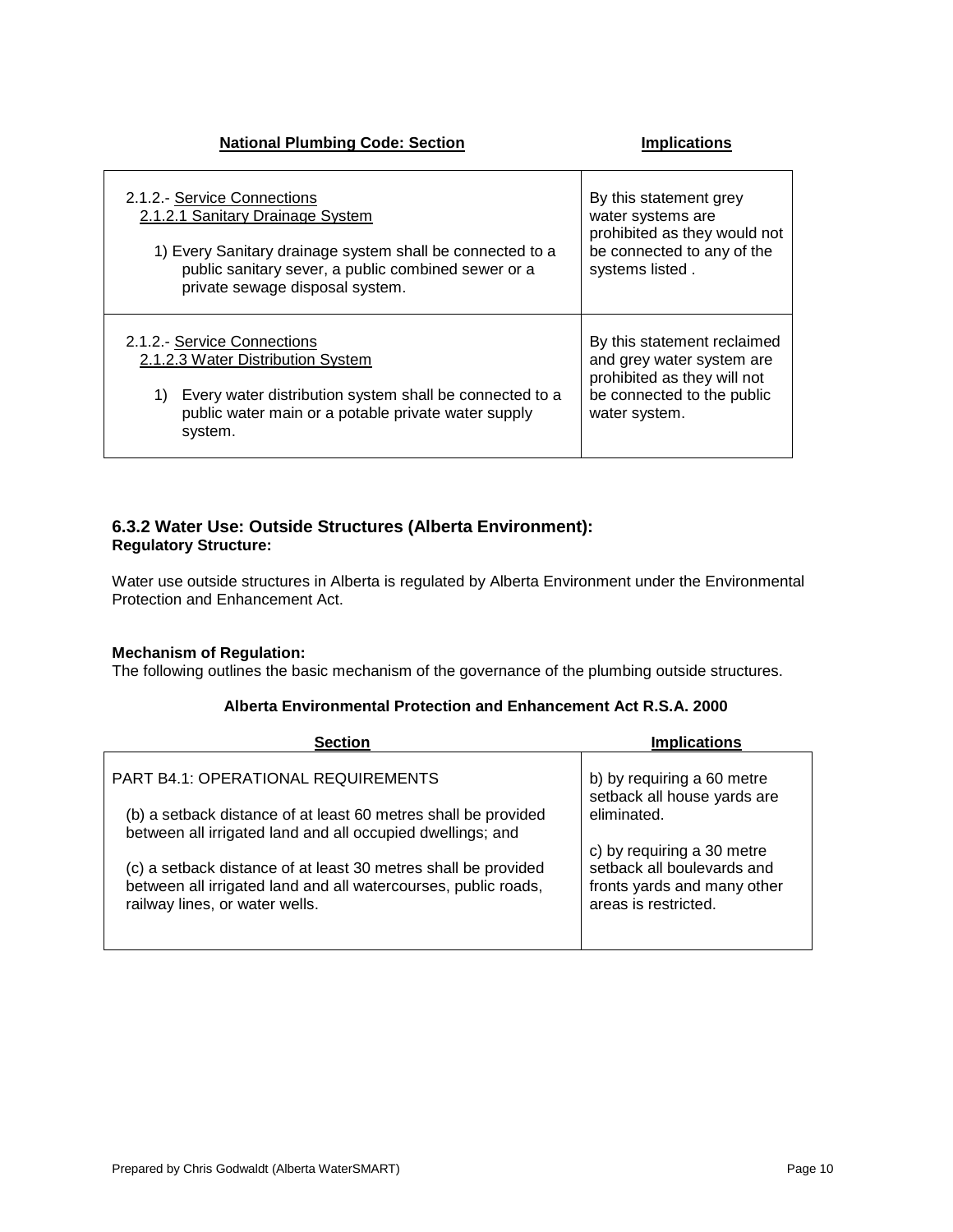#### **Alberta Environmental Protection and Enhancement Act R.S.A. 2000**

| <b>Section</b>                                                                                                                                                                                                                                                                                                                                                                                | <b>Implications</b>                                                                                                                                                        |
|-----------------------------------------------------------------------------------------------------------------------------------------------------------------------------------------------------------------------------------------------------------------------------------------------------------------------------------------------------------------------------------------------|----------------------------------------------------------------------------------------------------------------------------------------------------------------------------|
| PART B4.1.6 Treated wastewater irrigation shall not occur during<br>the following periods, unless otherwise authorized in writing by the<br>Director:                                                                                                                                                                                                                                         | These limitations apply to<br>irrigation in agricultural<br>settings.                                                                                                      |
| (a) outside the growing season;<br>(b) during and for 30 days prior to the harvesting of crops on the<br>land irrigated or to be irrigated;<br>(c) during and for 30 days prior to grazing by dairy cattle on the<br>land irrigated or to be irrigated; and<br>(d) during and for 7 days prior to pasturing by livestock other<br>than dairy cattle on the land irrigated or to be irrigated. | Additional clauses will be<br>required for water of a higher<br>quality suitable for use in<br>communities where there is a<br>chance of contact with people.              |
| <b>PART B5.1: LIMITS AND MONITORING REQUIREMENTS</b><br>Carbonaceous Biochemical Oxygen Demand <100 mg/L<br>$\bullet$<br>Chemical Oxygen Demand <150 mg/L<br>$\bullet$<br>Total Suspended Solids <100 mg/L<br>$\bullet$<br>Electrical Conductivity < 2.5 dS/m<br>$\bullet$<br>Sodium Adsorption Ratio <9<br>٠<br>pH 6.5 to 8.5                                                                | The limits provided are quite<br>lax, thus the strict<br>requirements. If stricter<br>requirements could be<br>provided, many of theses<br>could be significantly reduced. |

### **7.0 Risks**

The following section examines some of the risks associated with the use of recycled water.

Although the risk of contracting a viral disease from contact with recycled wastewater is extremely minimal, the Australian Academy of Technological Sciences and Engineering (ATSE) found that:

"*The Australian community is far more sensitive to perceptions of even very small potential health risks which may flow from hazards implicit in using recycled water…than they are to other, much higher probability, risks over which they perceive they have more personal control."*

It can be assumed that the same perceptions would apply to the Canadian population. Although the risk of contacting a viral disease from contact with recycled wastewater can be shown to be small, there is a real need for education within the building industry, contractors and the general public.

The graphical analysis below compares the risk of contracting a viral disease from eating vegetables irrigated with reclaimed water meeting WHO standards (10-6 to 10-7) with other risks (source: Shuval et al 1997, pages 15-20). As mentioned above, the risks to human health and the environment depend on level of treatment and end use.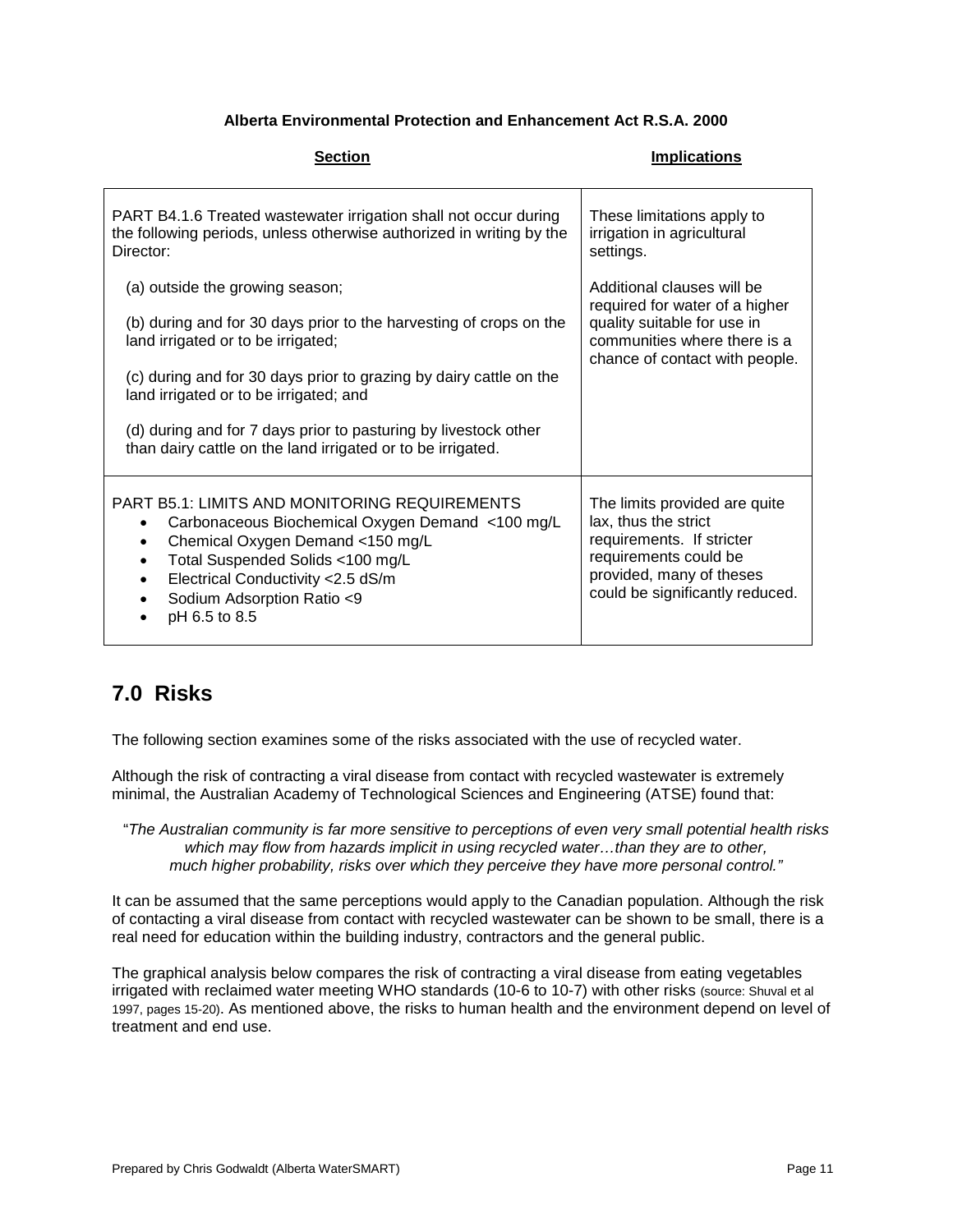

*Comparisons of the number of people likely to experience various events over a year from each ten million Australians.*

Research in Western Australia found that the public would be more accepting of assurances of safety where the issuer had been established for a number of years, had a good safety record and was not monetarily nor politically driven. Linked to this is the importance of trust in the technology which has been seen as an important element negatively impacting acceptance. Po *et al* (2004, p. 2) note that *"the public trusted the experts and government to make the right decision…"*. [2](#page-11-0)

Health Canada is a widely trusted and accepted agency, and could fill this role in Canada. Health Canada's recently released Canadian Guidelines for Household Reclaimed Water (July, 2007) provides this type of assurance in the area of health risk. Concurrently, CSA International has developed standards for the design and installation requirements for such non-potable water systems: CSA Standard B128.1-06/B128.2-06.

<span id="page-11-0"></span>÷,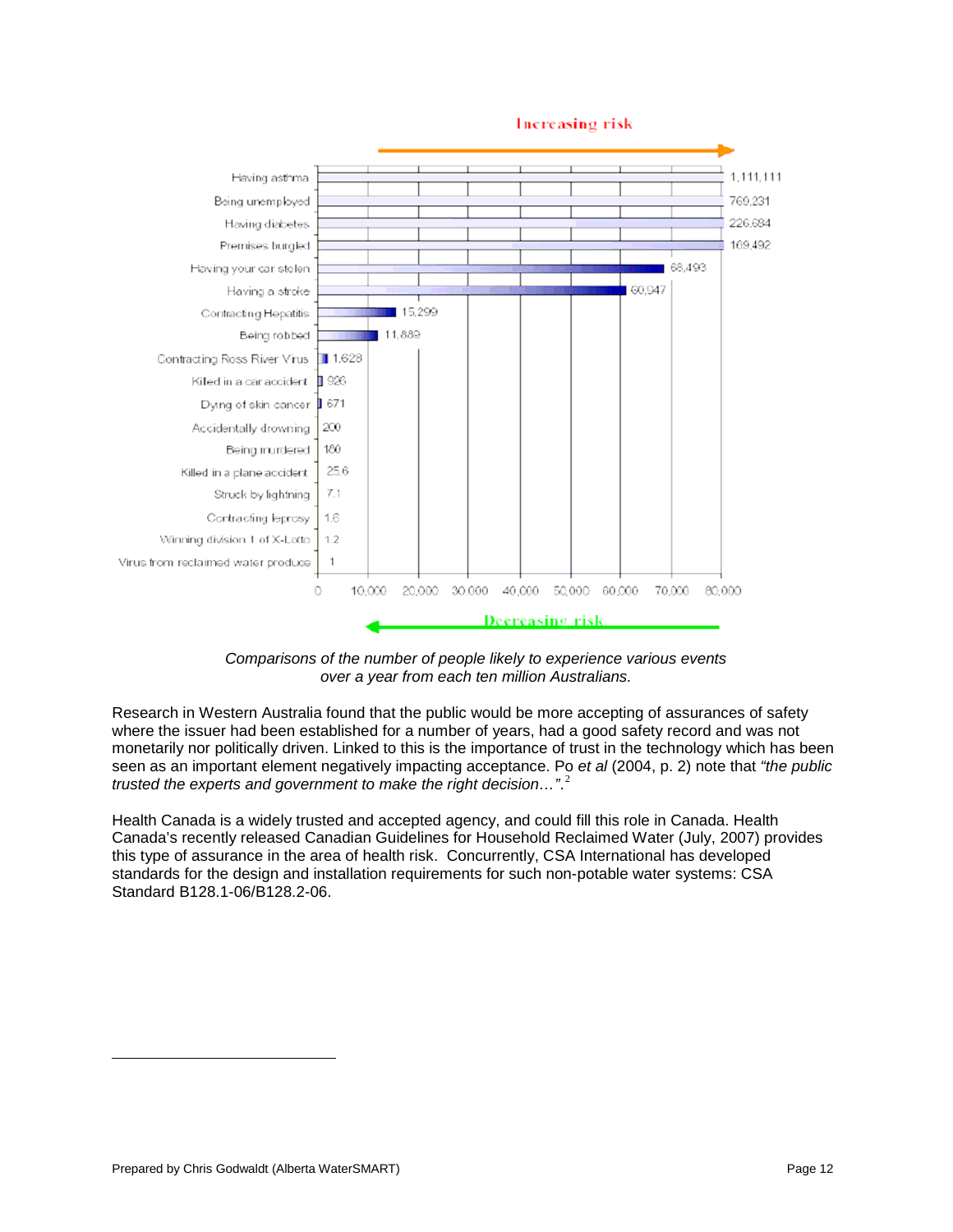### **8.0 Regulatory Changes: An Overview**

Having established what the existing legislation, codes, guidelines and regulations are, the following section describes what changes would be required to regulate and further encourage recycled water use within Alberta, as a standard practice.

Utilities, which include potable water, sewage or telecom etc, are supported by legislation, codes, guidelines and standards. The introduction of recycled systems will require the same. Recycled water systems are much like potable water systems in that they are pressurized water systems, but due to the possibility of contamination, the introduction of recycled water into communities will require a broader approach and new legislation, codes, guidelines and standards.

California has progressively developed a set of Public Health laws related to recycled water that are summarised from the Health and Safety Code, the Water Code, and Titles 22 and 17 of the California Code of Regulations (State of California 2001) in a publication known as the Purple Book (DHS 2001). These have been widely adopted elsewhere as de facto standards, or have formed the basis of standards developed by other states and countries.

Among other aspects, the Purple Book provides that:

- Three public hearings are to be held for any recycling proposal.
- Wastewater treatment facilities shall provide for emergency storage capacity for 24 hours flow of untreated or partially treated wastewater, and a back-up power supply.
- There is to be no provision to by-pass the plant to the point of use.
- Multiple primary and secondary treatment units shall be fitted such that the plant can operate with one unit not in operation.
- Standards of water quality are set for various approved uses.
- Standards for disinfected secondary-treated water provide that the median concentration of total coliform bacteria does not exceed a most probable number (MPN) of 2.2 per 100ml over a sevenday analytical period, and that not more than one sample exceeds an MPN of 23 per 100ml in 30 days (aslightly lower standard is set for some non-contact uses).
- Standards for disinfected tertiary-treated water include chlorine residual standards, or with filtration processes, virus testing standards and that the median concentration of total coliform bacteria does not exceed an MPN of 2.2 per 100ml over a seven day analytical period, that not more than one sample exceeds an MPN of 23 per 100ml in 30 days and that no sample exceeds an MPN of 240 per 100ml.
- Turbidity standards must achieve an average of not more than 2 nephelometric turbidity units (NTU) for filter bed installations, (not more than 5% >2NTU for microfiltration/reverse osmosis systems) over a 24-hour period, and never exceeding 10 NTU (5NTU for microfiltration/reverse osmosis systems).
- Recycled water shall be in purple pipes or pipes wrapped with purple tape.
- Standards are set for dual potable/recycled reticulation systems.
- Backflow prevention devices shall be installed to protect the public water supply, the type to be a function of the assessed hazard.
- Systems shall be tested for any cross-connections every four years. Twenty cross connection incidents have been reported to California State Health since 1991(Safewaterreuse 2003).
- State, City or County agencies can require the use of recycled water for various purposes where it is available, does not cause any loss of water right and the connections comply with approved standards, (including use for domestic toilet and urinal flushing except in mental hospitals).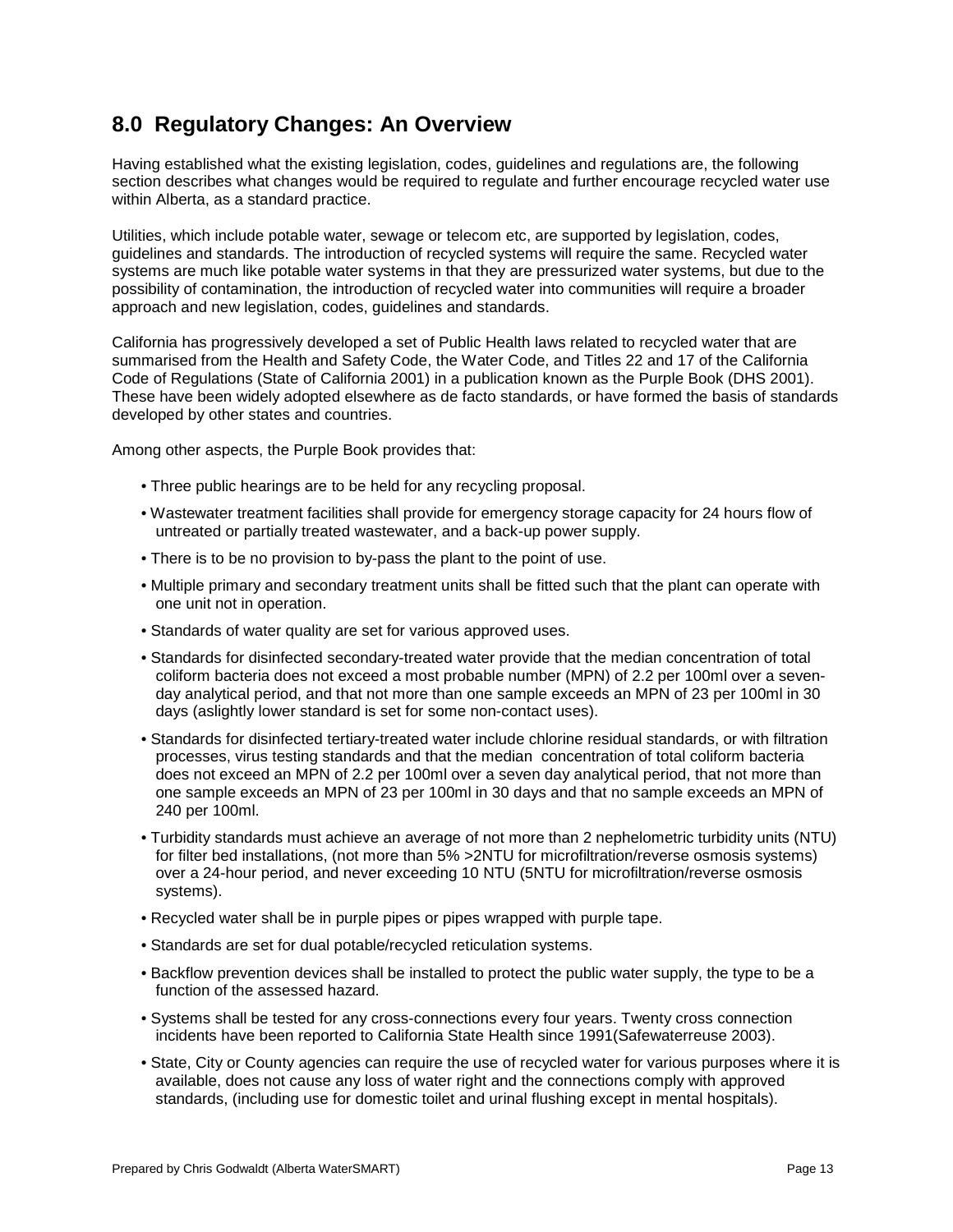- There shall be no recycled water spray irrigation other than disinfected tertiary recycled water within 100 feet (30 m) of a residence or a place where public exposure could be similar to that of a park, playground or school yard.
- All areas where recycled water is used that are accessible to the public shall be signed "RECYCLED WATER – DO NOT DRINK".
- The price of recycled water shall be equal to or less than the retail price of potable water.

While California pioneered large scale recycling many other countries and jurisdictions have followed, and recycle wastewater today. The Table below (Exall et al., 2004) shows a comparison of general water reuse guidelines.

|                              |                                              | <b>TABLE 1.</b> Comparison of general characteristics of water reuse guidelines and regulations    |                                  |
|------------------------------|----------------------------------------------|----------------------------------------------------------------------------------------------------|----------------------------------|
| Agency, state<br>or province | Number of reclaimed<br>water quality classes | Coliform limit for unrestricted<br>irrigation (per $100$ mL)                                       | Reference                        |
| WHO guidelines               | $\overline{2}$                               | $<$ 200 FC                                                                                         | World Health Organisation (1989) |
| U.S. EPA guidelines          | $~1$ (specific to<br>application)            | No detectable $FC^a$ (median),<br>$\leq$ 14 FC (single sample)                                     | U.S. EPA (1992)                  |
| California regulations       | 4                                            | $\leq$ 2.2 TC <sup>b</sup> (MPN <sup>c</sup> ),<br>$\leq$ 23 TC (single sample)                    | State of California (2001)       |
| Florida regulations          | Application<br>specific                      | $\leq$ 25 FC (in 70% of samples<br>per month)                                                      | Crook (1998)                     |
| Arizona regulations          | 5                                            | $\leq$ 2.2 FC (median),<br>$\leq$ 25 FC (single sample)                                            | State of Arizona (2001)          |
| Washington guidelines        | 4                                            | $\leq$ 2.2 TC (mean),<br>$\leq$ 23 TC (single sample)                                              | State of Washington (1997)       |
| Texas regulations            | 2                                            | $\leq$ 20 FC (geometric mean),<br>$\leq$ 75 FC (single sample)                                     | State of Texas (1997)            |
| South Australia guidelines   | 4                                            | $\leq$ 10 thermotolerant coliform<br>organisms (median)                                            | South Australia EPA (1999)       |
| Alberta guidelines           | $\overline{2}$                               | $\leq$ 200 FC (geometric mean),<br>$\leq$ 1000 TC (geometric mean);<br>golf courses and parks only | Alberta Environment (2000)       |
| British Columbia guidelines  | 2                                            | $\leq$ 2.2 FC (median),<br>$\leq$ 14 FC (single sample)                                            | B.C. MELP (1999)                 |

<sup>a</sup>FC; Fecal coliforms.

<sup>b</sup>TC; Total coliforms. "MPN; Most probable number.

Please note that column three states "unrestricted irrigation", but Alberta's guidelines are for restricted use.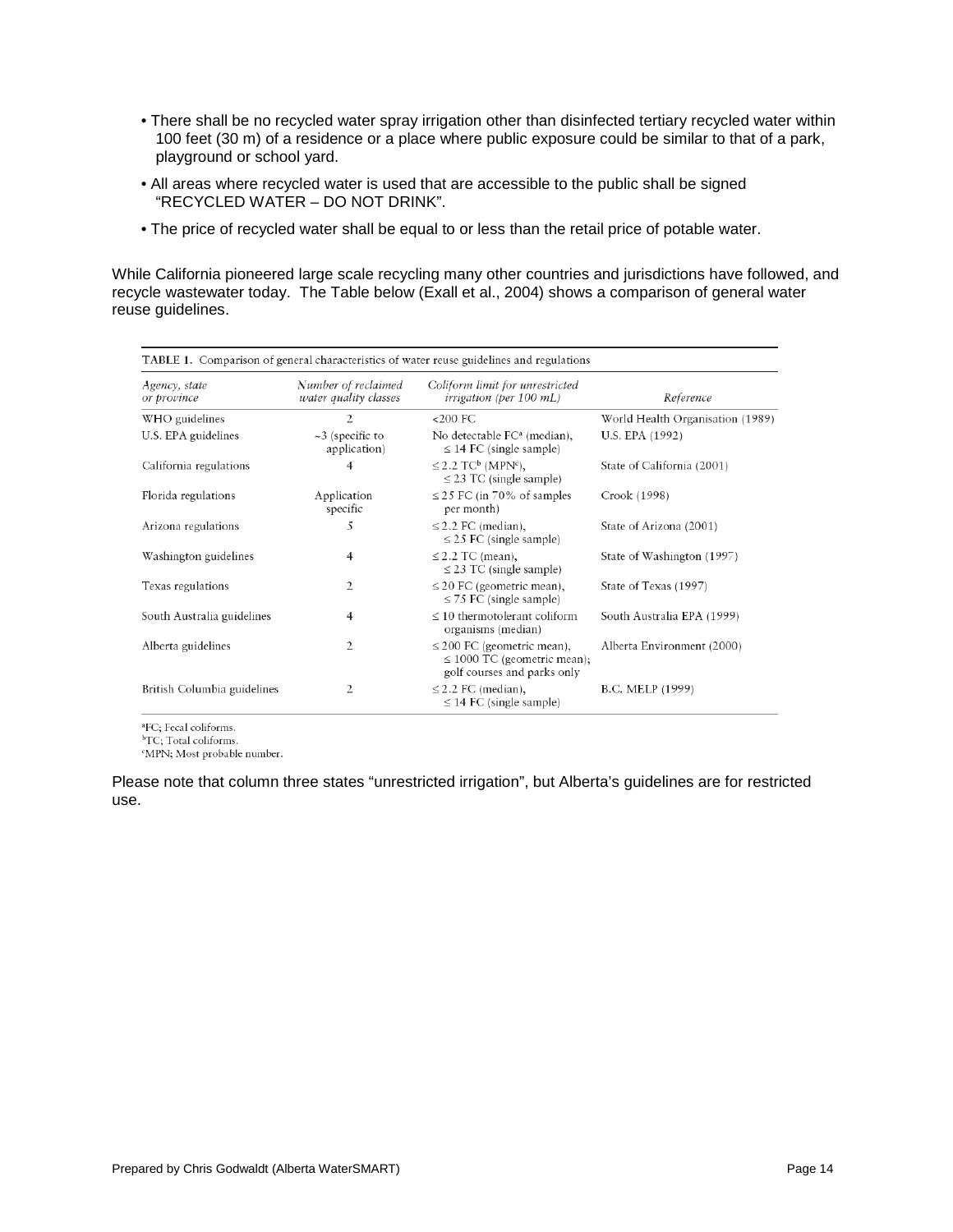### **9.0 Regulatory Changes: In Alberta**

Although there are many regulatory and policy components to the introduction of new water recycling standards and practices in communities in Alberta, two are critical and interlinked: water quality and set backs limits.

Currently in Alberta, Alberta Environment regulations reflect only one single category of recycled water, which is for the restricted use of recycled water for irrigation of remote areas and crops will little human contact, and for the restricted use of recycled water for parks and golf courses.

#### **Application Water Quality Standards**

The Table below compares Alberta's current standards with the standards proposed by Health Canada in their recently released Draft Canadian Guidelines for Household Reclaimed Water (July 2007), and the standards adopted for the Rouse Hill project, in Sydney Australia. From this table it is clear that an additional set of recycled water criteria will be required here in Alberta.

#### **TREATED EFFLUENT QUALITY STANDARDS FOR WASTEWATER IRRIGATION**

| <b>Parameter</b>      | <b>Unit</b> | <b>Current</b>  | $CND$ Guidelines <sup>3</sup> |           | <b>Australia</b> |                  |  |
|-----------------------|-------------|-----------------|-------------------------------|-----------|------------------|------------------|--|
|                       |             | Alberta         | Median                        | Max       | Guide            | Typical          |  |
|                       |             | <b>Standard</b> |                               |           |                  |                  |  |
| Total Coliform*       | CFU/100mL   | < 1,000         | --                            |           | $<$ 10           | $<$ 1 in 100 ml  |  |
| Fecal Coliform*       | CFU /100mL  | < 200           | Not detected                  | ≤200      | ا>               | $<$ 1 in 1000 ml |  |
| $(E$ -Coli)           |             |                 |                               |           |                  |                  |  |
| <b>CBOD</b>           | mg/L        | $<$ 100 mg/L    | ≤10                           | $\leq 20$ |                  |                  |  |
| <b>TSS</b>            | mg/L        | $<$ 100 mg/L    | ≤10                           | ≤20       |                  |                  |  |
| <b>EC</b>             |             | $<$ 2.5 ds/m    |                               |           |                  |                  |  |
| Turbidity             | <b>NTU</b>  |                 | ≤2                            | ≤5        | ≤2               | $\leq 5$         |  |
| (Alternate to TSS)    |             |                 |                               |           |                  |                  |  |
| <b>SAR</b>            |             | $\leq$          |                               |           |                  |                  |  |
| pH                    |             | 6.5 to 9.5      |                               |           |                  |                  |  |
| <b>Total Chlorine</b> | mg/L        |                 | 0.5                           |           | 0.5              |                  |  |
| Residual              |             |                 |                               |           |                  |                  |  |

\* For golf courses and parks only.

<span id="page-14-0"></span><sup>÷,</sup> <sup>3</sup> Canadian Guidelines for Household Reclaimed Water for Use in Toilet and Urinal Flushing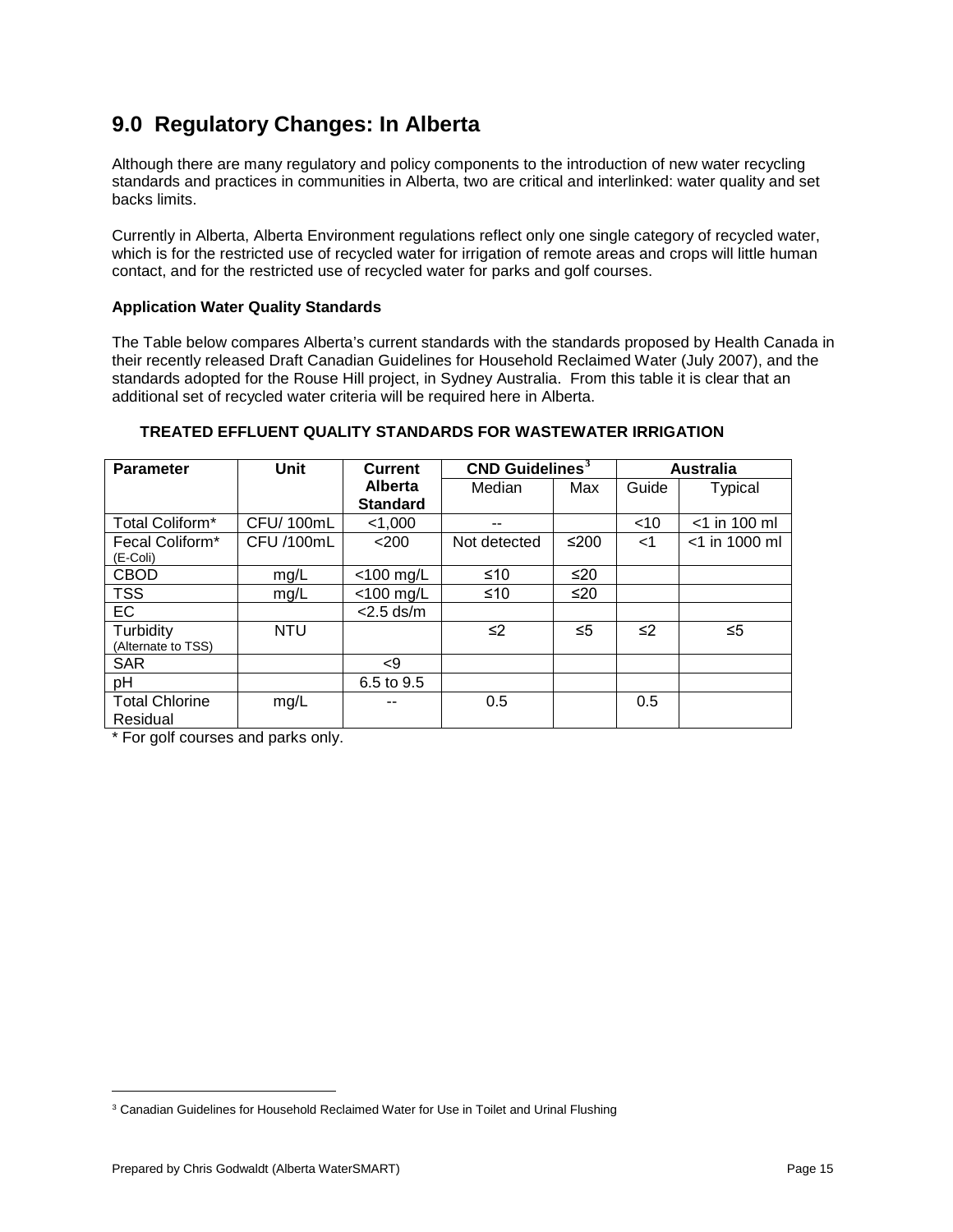#### **9.1 Management Model**

In addition to amendments to existing water quality standards, there is also a need to create a number of new legislative Acts, regulations, codes and guidelines. The following section builds on an approach proposed by the US EPA's Decentralized Water Management program, and proposes an overarching management model grouped around three areas: **Administration, Installation, Operation and Compliance**.

The current status of each of these three components has been reviewed within the Alberta context, identifying its governing legislation, proposed changes, and a mechanism by which the change can be achieved.



**Figure 1: Decentralized reclaimed water management program elements (reproduced from U.S. EPA, 2005)**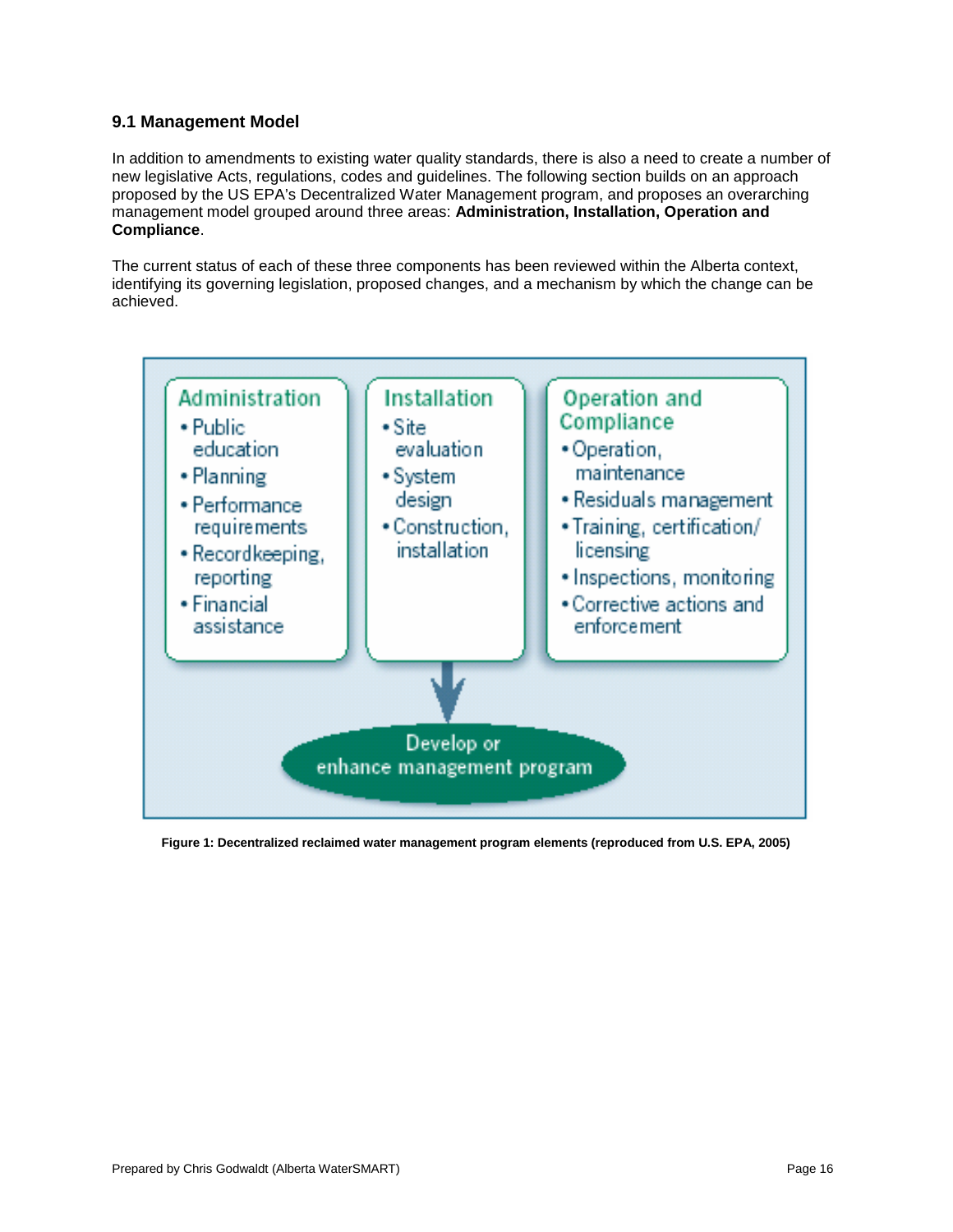### **9.1.1 Administration**

#### **Public Education:**

Required but not covered in this document.

#### **Planning:**

Required but not covered in this document.

#### **Performance Requirements:**

Performance requirements need to be established for:

| <b>Component</b>                                      | <b>Jurisdiction</b>              | <b>Current</b><br>Legislation                                                                                                                         | <b>Proposed New and Amended Legislation</b>                                                                                                                                                                                                                                                                                                                                                                                                                                                  | <b>Mechanism of Change</b>                                                                                                                                                                                                                                                                                              |
|-------------------------------------------------------|----------------------------------|-------------------------------------------------------------------------------------------------------------------------------------------------------|----------------------------------------------------------------------------------------------------------------------------------------------------------------------------------------------------------------------------------------------------------------------------------------------------------------------------------------------------------------------------------------------------------------------------------------------------------------------------------------------|-------------------------------------------------------------------------------------------------------------------------------------------------------------------------------------------------------------------------------------------------------------------------------------------------------------------------|
| Recycled Water<br>Quality (for use in<br>Communities) | Alberta<br>Environment<br>(AENV) | AENV-<br><b>Standards</b><br>And<br>Guidelines<br>For Municipal<br>Waterworks,<br>Wastewater<br>And Storm<br>Drainage<br>Systems<br>(2006)<br>(SGMWW) | Currently - Recognizes one quality of recycled water.<br>Propose-<br>1. Establish two categories of recycled water,<br>restricted and unrestricted urban access.<br>Initially existing water quality legislation for<br>2.<br>irrigation could be adopted for restricted access,<br>and reviewed going forward.<br>Base water quality for unrestricted access upon<br>3.<br>standards proposed in Health Canada's -<br>Canadian Guidelines for Household Reclaimed<br>Water (Draft 2007-06). | AENV is open to changing<br>policy. The technology<br>department is responsible to<br>make recommendations to<br>the policy department based<br>on new technology or<br>practice.<br>1. Set up a meeting with both<br>the technology and policy<br>department to develop a<br>joint plan to establish new<br>standards. |
| <b>Irrigation Setbacks</b>                            | <b>AENV</b>                      | Alberta<br>Environmental<br>Protection<br>and<br>Enhancement<br>Act (AEPA)<br>(RSA 2000)                                                              | Current- Minimum setback based up low water quality.<br>$Proposed -$<br>1. Removal of all set backs for water meeting<br>unrestricted urban use quality restrictions.<br>Examine setbacks for restricted.<br>2.                                                                                                                                                                                                                                                                              | 1. Meeting with AENV.                                                                                                                                                                                                                                                                                                   |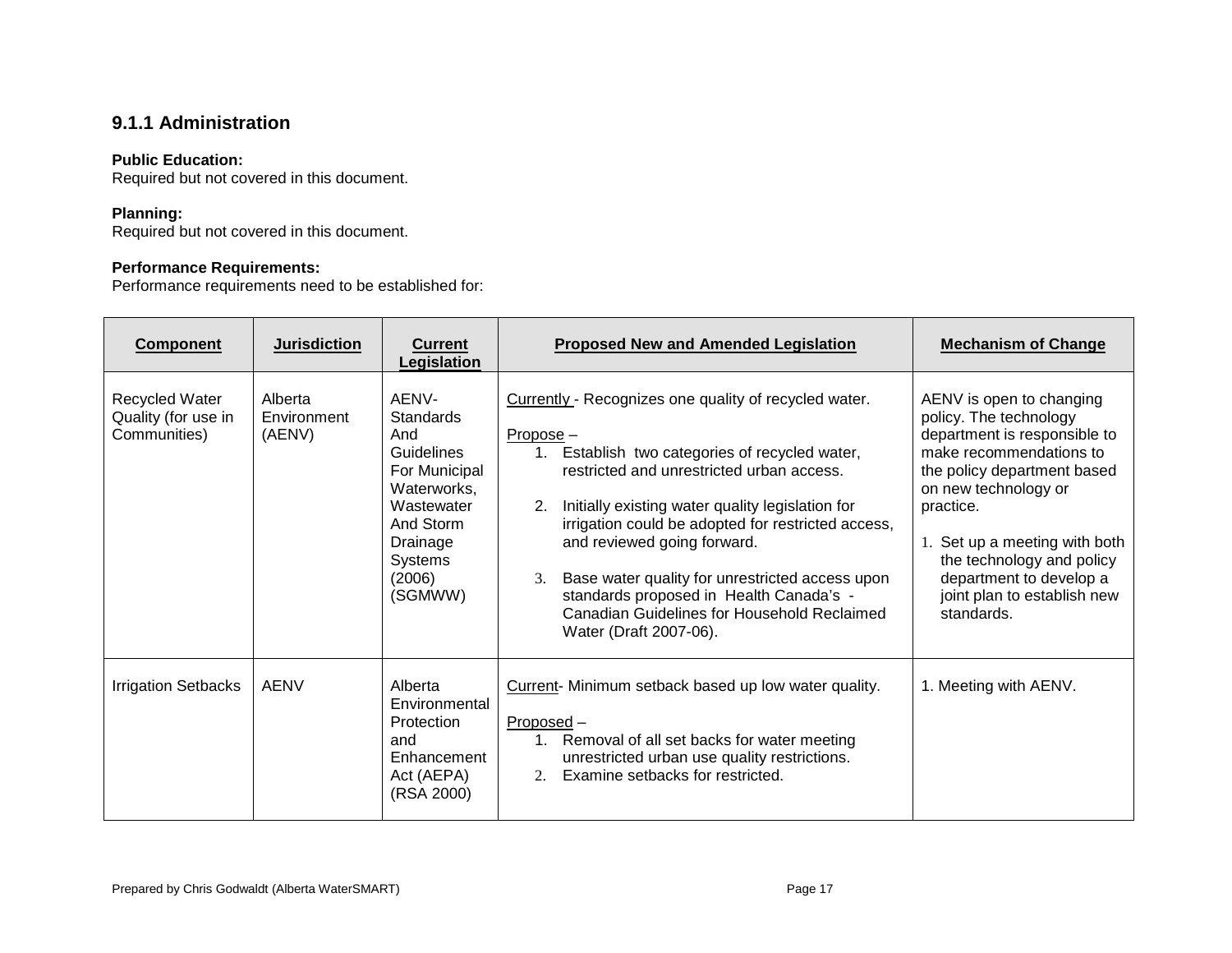#### **Administration (con't):**

Performance requirements need to be established for:

| <b>Component</b>                                               | <b>Jurisdiction</b>                           | <b>Current</b><br>Legislation                                                 | <b>Proposed New and Amended Legislation</b>                                                                                                                                                                                                                                                                                                                                                                                                                                                                                                                                                                                                                    | <b>Mechanism of Change</b>                                                                                                                                                                                                                                                                                                                                                      |
|----------------------------------------------------------------|-----------------------------------------------|-------------------------------------------------------------------------------|----------------------------------------------------------------------------------------------------------------------------------------------------------------------------------------------------------------------------------------------------------------------------------------------------------------------------------------------------------------------------------------------------------------------------------------------------------------------------------------------------------------------------------------------------------------------------------------------------------------------------------------------------------------|---------------------------------------------------------------------------------------------------------------------------------------------------------------------------------------------------------------------------------------------------------------------------------------------------------------------------------------------------------------------------------|
| Design-Recycled<br><b>Water Distribution</b><br><b>Systems</b> | AENV & Local<br>Municipality                  | None                                                                          | Current – AENV SGMWW set standards for potable and<br>wastewater distribution systems.<br>Proposed – Add reclaimed water system to the existing<br>SGMWW. Equipment is similar to water distribution<br>systems, and can for the most part be copied, but<br>additional provisions will have to be made for purple pipe,<br>separation and marking of recycled water.                                                                                                                                                                                                                                                                                          | 1. Meeting with AENV.                                                                                                                                                                                                                                                                                                                                                           |
| Design -Building<br>Recycled Water<br>Systems                  | Municipal<br>Affairs and<br>Housing<br>(AMAH) | <b>Safety Codes</b><br>Act $\rightarrow$<br>Building and<br>Plumbing<br>Codes | $Current$ – the building and plumbing codes prohibit the<br>use of recycled water within structures.<br>Proposed -<br>Modify codes to encourage the use of recycled water<br>through:<br>The introduction of reclaimed water definition.<br>2. The removal of current restrictions.<br>Adopt CSA Standard B128.1-06/B128.2-06 --<br>3.<br>CSA B128.1-06 Design and Installation of Non-<br>potable water systems Maintenance and field<br>testing of non-potable water systems, which<br>covers many of the elements which need to be<br>adopted<br>Have the CSA write new standards and<br>4 <sub>1</sub><br>references for recycled water systems materials. | The building codes and their<br>interrelation to the CSA<br>regulations is complex, and<br>needs to be done by experts<br>familiar with the standards<br>and their cross references.<br>Meet with the contributors to<br>the code to enquire as to<br>what can be done to<br>encourage the effort and<br>build public support to ensure<br>adequate resources are<br>available. |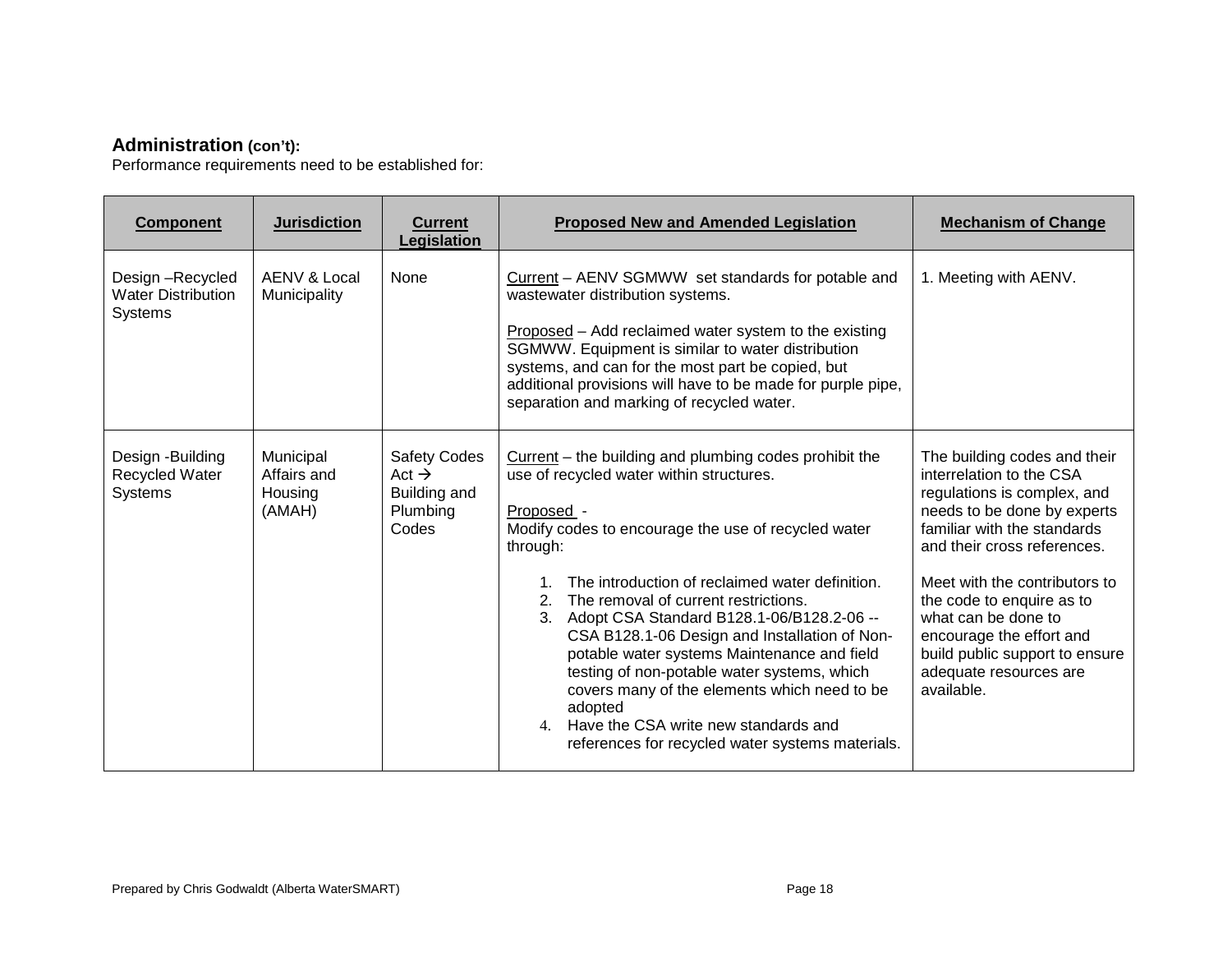### **Administration (con't):**

Performance requirements need to be established for:

| <b>Component</b>                               | <b>Jurisdiction</b> | <b>Current</b><br>Legislation | <b>Proposed New and Amended Legislation</b>                                                                                                                                                                                                                                                                                                                                         | <b>Mechanism of Change</b>                                                                                                 |
|------------------------------------------------|---------------------|-------------------------------|-------------------------------------------------------------------------------------------------------------------------------------------------------------------------------------------------------------------------------------------------------------------------------------------------------------------------------------------------------------------------------------|----------------------------------------------------------------------------------------------------------------------------|
| Materials $-$<br><b>Distribution</b><br>System | AENV                | None                          | Current - No recycled water material standards.<br>Proposed -<br>1. CSA to develop national material standards<br>which and be adopted by the National Building<br>and Plumbing Codes, which can then be adopted<br>in whole, part or used as a template by the<br>provinces.<br>2. CSA to develop national installation details which<br>can be adopted individually by provinces. | 1. Build public support base<br>to raise the priority for<br>development of new<br>standards.                              |
| Materials - Within<br><b>Buildings</b>         | AMAH                |                               | Current - No standards<br>Proposed -<br>1. CSA to develop standards in advance for<br>materials which can be referenced by the<br>National Building and Plumbing Codes.<br>2. CSA to develop national installation details which<br>can be adopted individually by provinces.                                                                                                       | 1. Build public support base<br>to raise the priority for<br>development of new<br>standards.<br>2. Requires more research |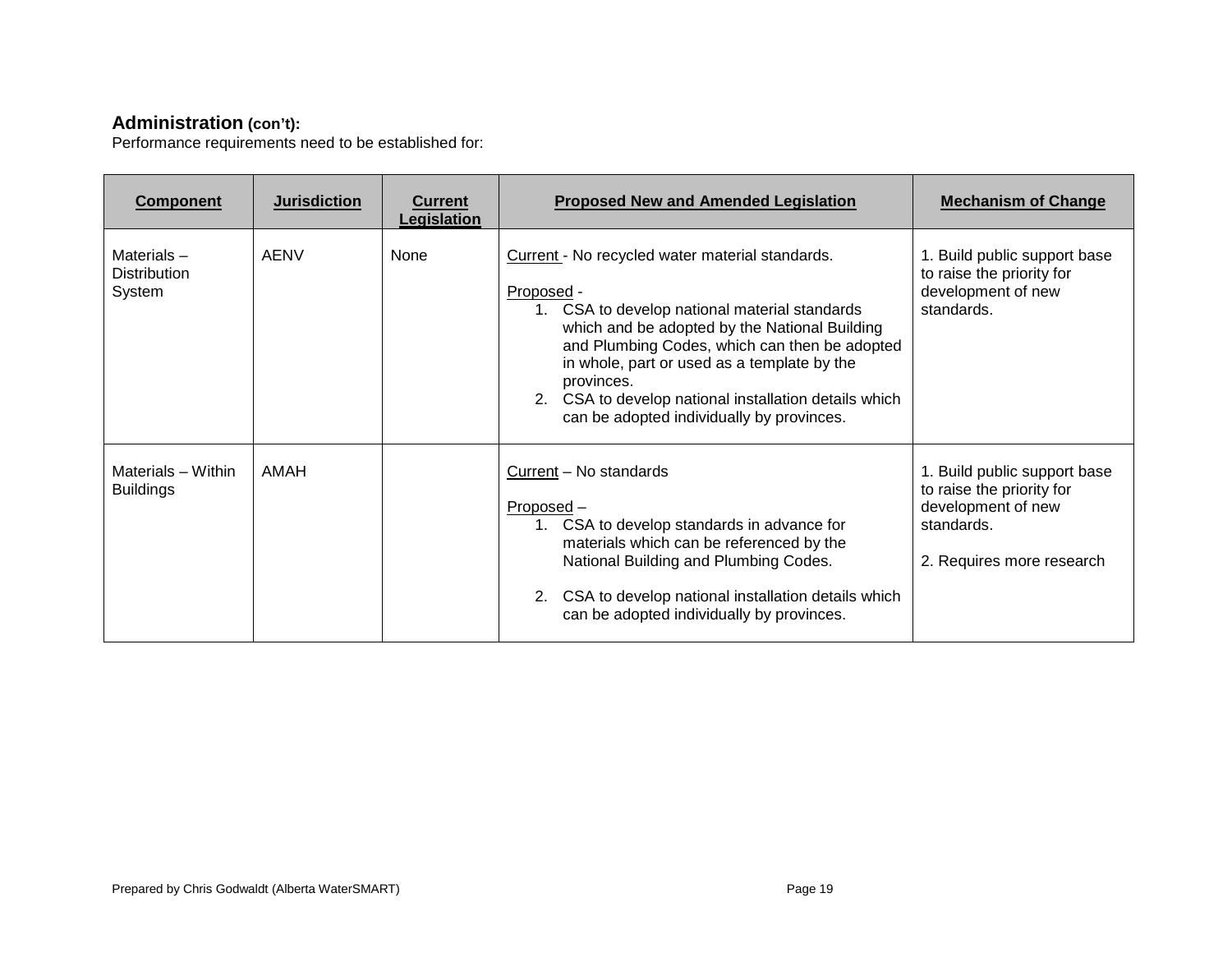### **Administration: (con't):**

#### **Record Keeping and Reporting:**

Alberta Environment sets drinking water standards, approves waterworks systems, promotes best practices, trains and certifies operators, monitors performance, inspects facilities, and enforces both facility approvals and legislated requirements. The same standards and regulations must also be established for the management of recycled water. But in addition to testing at the treatment facility, other jurisdictions have also established testing within dwellings for cross connections.

| <b>Component</b>     | <b>Jurisdiction</b> | <b>Current</b><br>Legislation | <b>Proposed New and Amended Legislation</b>                                                                                                                                                        | <b>Mechanism of Change</b>                                                                                                                 |
|----------------------|---------------------|-------------------------------|----------------------------------------------------------------------------------------------------------------------------------------------------------------------------------------------------|--------------------------------------------------------------------------------------------------------------------------------------------|
| <b>Water Quality</b> | AENV                | <b>SGMWW</b>                  | Current – No current regulations<br>Proposed –<br>Within the SGMWW's developed regulations for<br>recycled water quality monitoring within water<br>treatment facilities and distribution systems. | Meeting with AENV to<br>understand how to<br>demonstrate the importance<br>of the issue and assist<br>making the resolution a<br>priority. |

#### **9.1.2 Installation**

#### **Site Assessment**

The use of recycled water can lead to the building of dissolved solids in the soil and not every area is suitable for the recycled water and the volume of water which can be applied by area varies

| <b>Component</b>          | <b>Jurisdiction</b> | <b>Current</b><br>Legislation | <b>Proposed New and Amended Legislation</b>                                                                                                                                 | <b>Mechanism of Change</b> |
|---------------------------|---------------------|-------------------------------|-----------------------------------------------------------------------------------------------------------------------------------------------------------------------------|----------------------------|
| Local Soil<br>Suitability | <b>AENV</b>         | <b>SGMWW</b>                  | Current – Regulations exist for soil suitability for<br>restricted access.                                                                                                  | Meeting with AENV.         |
|                           |                     |                               | Proposed –<br>Develop soil suitability standards for unrestricted<br>quality<br>Develops mechanism for developers to pre-<br>determine entire development soil suitability. |                            |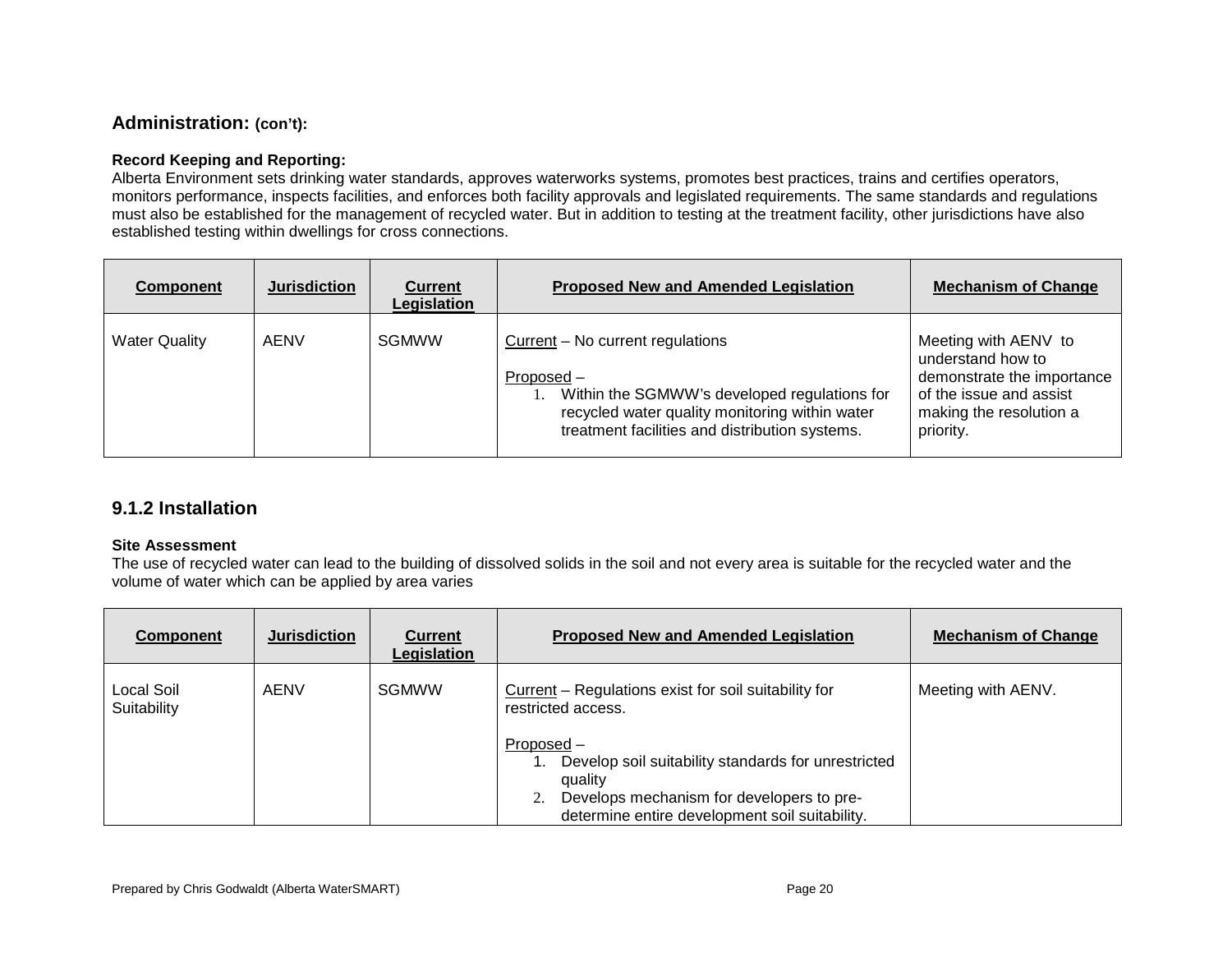#### **Installation (con't)**

#### **System Design**

Piping distribution and wastewater system designs (both community wide and within dwellings) need approvals prior to installation to ensure compliance with codes and regulations. The design of recycled water systems will have to be added to this approval process.

| <b>Component</b>                                         | <b>Jurisdiction</b> | <b>Current</b><br>Legislation                   | <b>Proposed New and Amended Legislation</b>                                                                                                                                                              | <b>Mechanism of Change</b>                                  |
|----------------------------------------------------------|---------------------|-------------------------------------------------|----------------------------------------------------------------------------------------------------------------------------------------------------------------------------------------------------------|-------------------------------------------------------------|
| Community<br><b>Distribution</b><br>System               | Municipality        | <b>SGMWW</b>                                    | Current - None<br>Proposed-<br>Modify SGMWW to expand municipalities<br>1 <sup>1</sup><br>responsibility to include recycled water systems<br>into permit review process.                                | <b>TBD</b>                                                  |
| Household<br>Plumbing systems                            | Municipality        | Provincial<br>Building and<br>Plumbing<br>Codes | Current - None<br>$Proposed -$<br>Expand municipalities responsibility to include<br>$1_{\cdot}$<br>recycled water systems into permit review<br>process.                                                | <b>TBD</b>                                                  |
| <b>Black Water</b><br><b>Reclamation</b><br>Technologies | AENV                | <b>SGMWW</b>                                    | Current - None<br>Proposed-<br>Just as potable water treatment technologies<br>1.<br>must be validated, so must recycled water<br>technologies. Requirements to do such must be<br>included in the SGMWW | Meeting with AENV. Policy<br>and technology<br>departments. |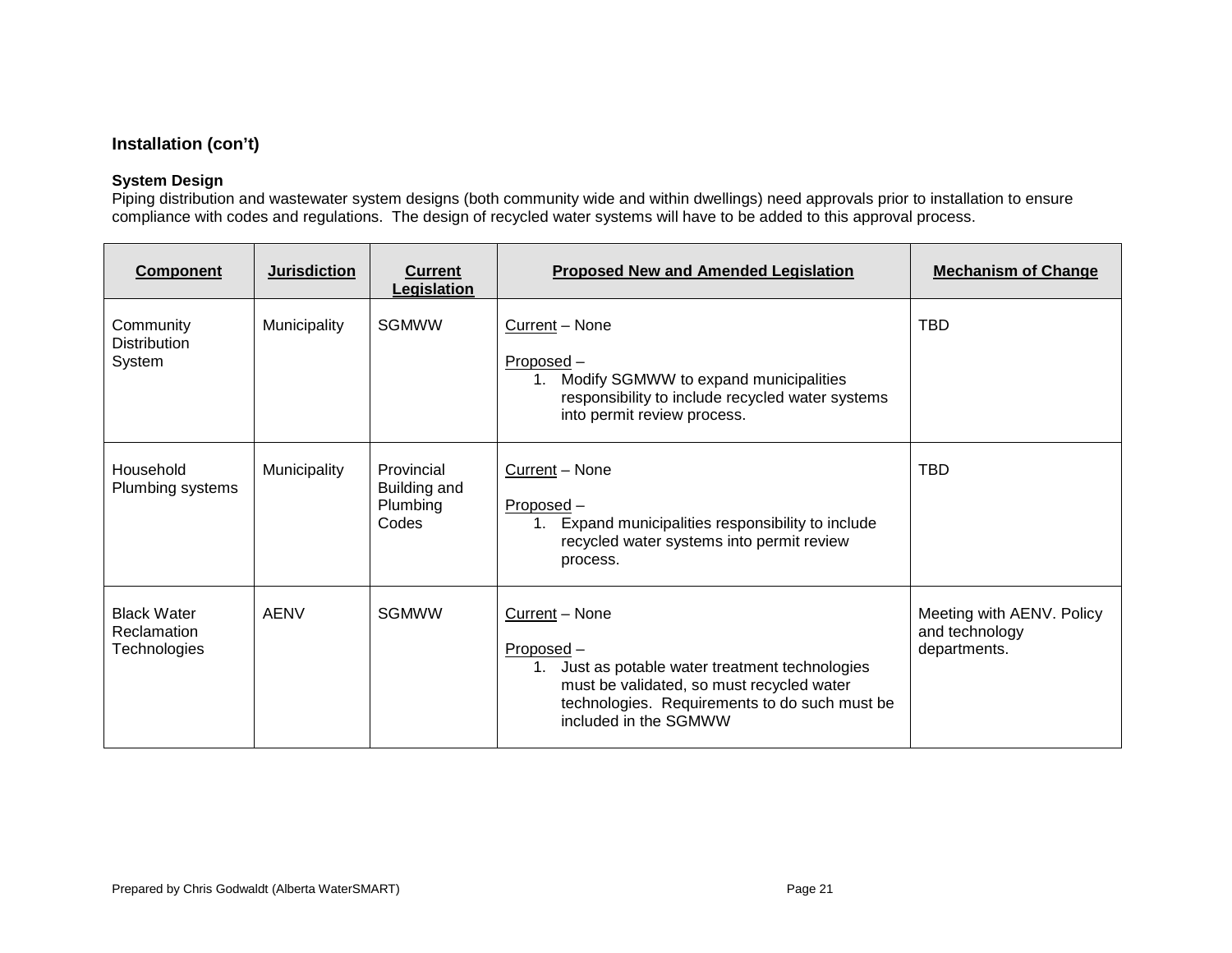#### **Installation (con't) System Design**

| <b>Component</b>                                      | <b>Jurisdiction</b> | <b>Current</b><br>Legislation | <b>Proposed New and Amended Legislation</b>                                                                                                                                                                                                                                                                                                                                                                                                                                                                                                                                                                                                                                       | <b>Mechanism of Change</b> |  |
|-------------------------------------------------------|---------------------|-------------------------------|-----------------------------------------------------------------------------------------------------------------------------------------------------------------------------------------------------------------------------------------------------------------------------------------------------------------------------------------------------------------------------------------------------------------------------------------------------------------------------------------------------------------------------------------------------------------------------------------------------------------------------------------------------------------------------------|----------------------------|--|
| <b>Grey Water</b><br>Treatment<br><b>Technologies</b> | AMAH                |                               | Current – None<br>Proposed –<br>1. As grey water technology is within buildings it<br>falls outside the range of responsibility of AENV,<br>but as it is a treatment technology much as a on<br>site treatment technology it would be appropriate<br>to maintain its regulation within AENV.<br>2. Discussions with CMHC have lead to the<br>understanding that there is concern within<br>regulators as to the publics ability to maintain<br>individual systems. Further discussion is needed<br>in this area.<br>The Arizona grey water code is refrenced by<br>3.<br>some as the guide to follow: R18-9-714. Type 1 -<br>RECLAIMED WATER GENERAL PERMIT:<br><b>GREY WATER</b> | TBD                        |  |

#### **Construction/Installation**

Upon Approval of designs and local ordinances municipalities issue construction permits.

| Component              | <b>Jurisdiction</b> | <b>Current</b><br>Legislation | <b>Proposed New and Amended Legislation</b> | <b>Mechanism of Change</b> |
|------------------------|---------------------|-------------------------------|---------------------------------------------|----------------------------|
| During<br>Construction | Municipality        | ?????                         | Current - TBD<br>Proposed – TBD             | <b>TBD</b>                 |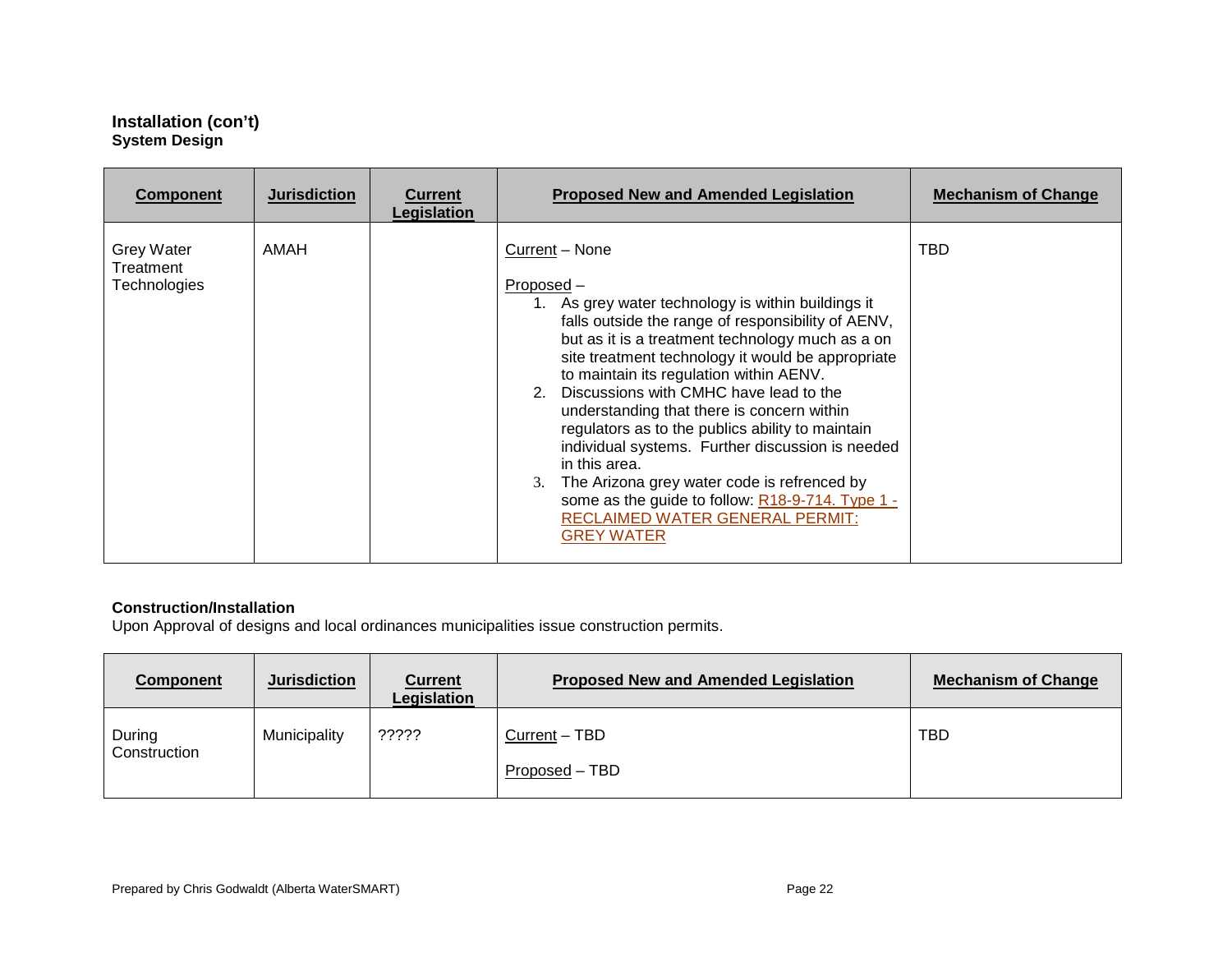### **9.1.3 Operation and Compliance**

#### **Operation and Maintenance**

| Component                                     | <b>Jurisdiction</b> | <b>Current</b><br>Legislation | <b>Proposed New and Amended Legislation</b>                                                                                                                  | <b>Mechanism of Change</b> |
|-----------------------------------------------|---------------------|-------------------------------|--------------------------------------------------------------------------------------------------------------------------------------------------------------|----------------------------|
| Community<br><b>Recycled Water</b><br>System. | <b>AENV</b>         | <b>SGMWW</b>                  | Current - No Current regulations<br>Proposed<br>AENV needs to set introduce additional<br>regulations for O&M as it has for potable water<br>and wastewater. | Meeting with AENV.         |

#### **Training, Certification and Licensing**

As with the introduction of any new equipment or process training, certification and licensing will be required for those installing, permitting, installing and inspecting the recycled water systems.

#### **Permitting**

| <b>Component</b> | <b>Jurisdiction</b> | <b>Current</b><br>Legislation | <b>Proposed New and Amended Legislation</b>                                                                                                                                                          | <b>Mechanism of Change</b> |
|------------------|---------------------|-------------------------------|------------------------------------------------------------------------------------------------------------------------------------------------------------------------------------------------------|----------------------------|
| Training         | TBD                 | <b>TBD</b>                    | Current - No Current regulations<br>$Proposed -$<br>Training must be provided for those who will be<br>1.<br>permitting recycles water systems, both at AENV<br>and within the local municipalities. | <b>TBD</b>                 |
| Certification    | <b>TBD</b>          | <b>TBD</b>                    |                                                                                                                                                                                                      | <b>TBD</b>                 |
| Licensing        | TBD                 | <b>TBD</b>                    |                                                                                                                                                                                                      | TBD                        |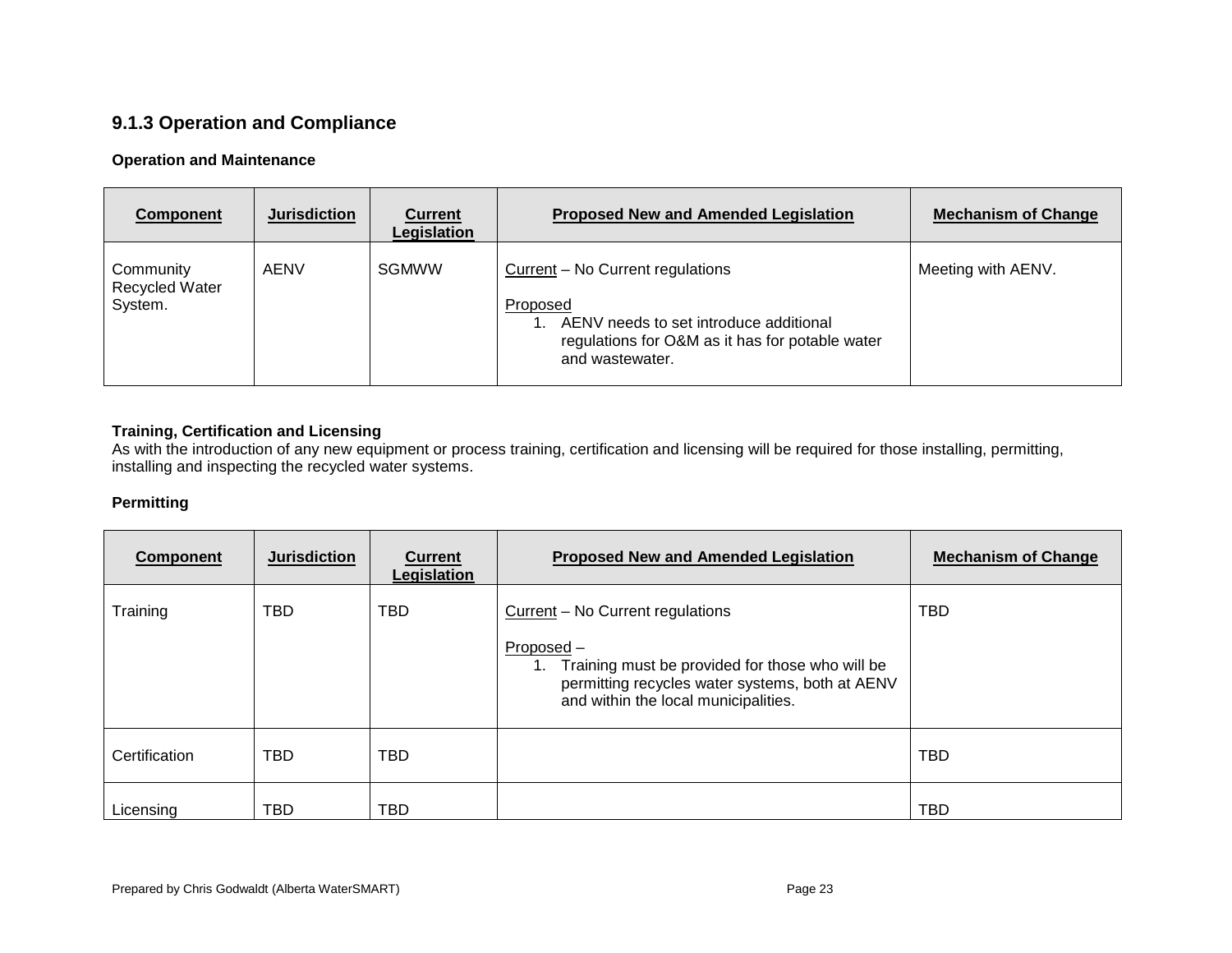## **Operation and Compliance (con't)**

#### **Installers**

| <b>Component</b>     | <b>Jurisdiction</b> | <b>Current</b><br>Legislation | <b>Proposed New and Amended Legislation</b> | <b>Mechanism of Change</b> |
|----------------------|---------------------|-------------------------------|---------------------------------------------|----------------------------|
| <b>Permit Review</b> | <b>AENV</b>         | ?????                         | Current-<br>Proposed-                       | <b>TBD</b>                 |
| Certification        |                     |                               |                                             |                            |
| Licensing            |                     |                               |                                             |                            |

#### **Inspectors**

| <b>Component</b> | <b>Jurisdiction</b> | <b>Current</b><br>Legislation | <b>Proposed New and Amended Legislation</b> | <b>Mechanism of Change</b> |
|------------------|---------------------|-------------------------------|---------------------------------------------|----------------------------|
| Permit           | <b>AENV</b>         | ?????                         | Current-                                    | <b>TBD</b>                 |
|                  |                     |                               | Proposed -                                  |                            |
| Certification    |                     |                               |                                             |                            |
| Licensing        |                     |                               |                                             |                            |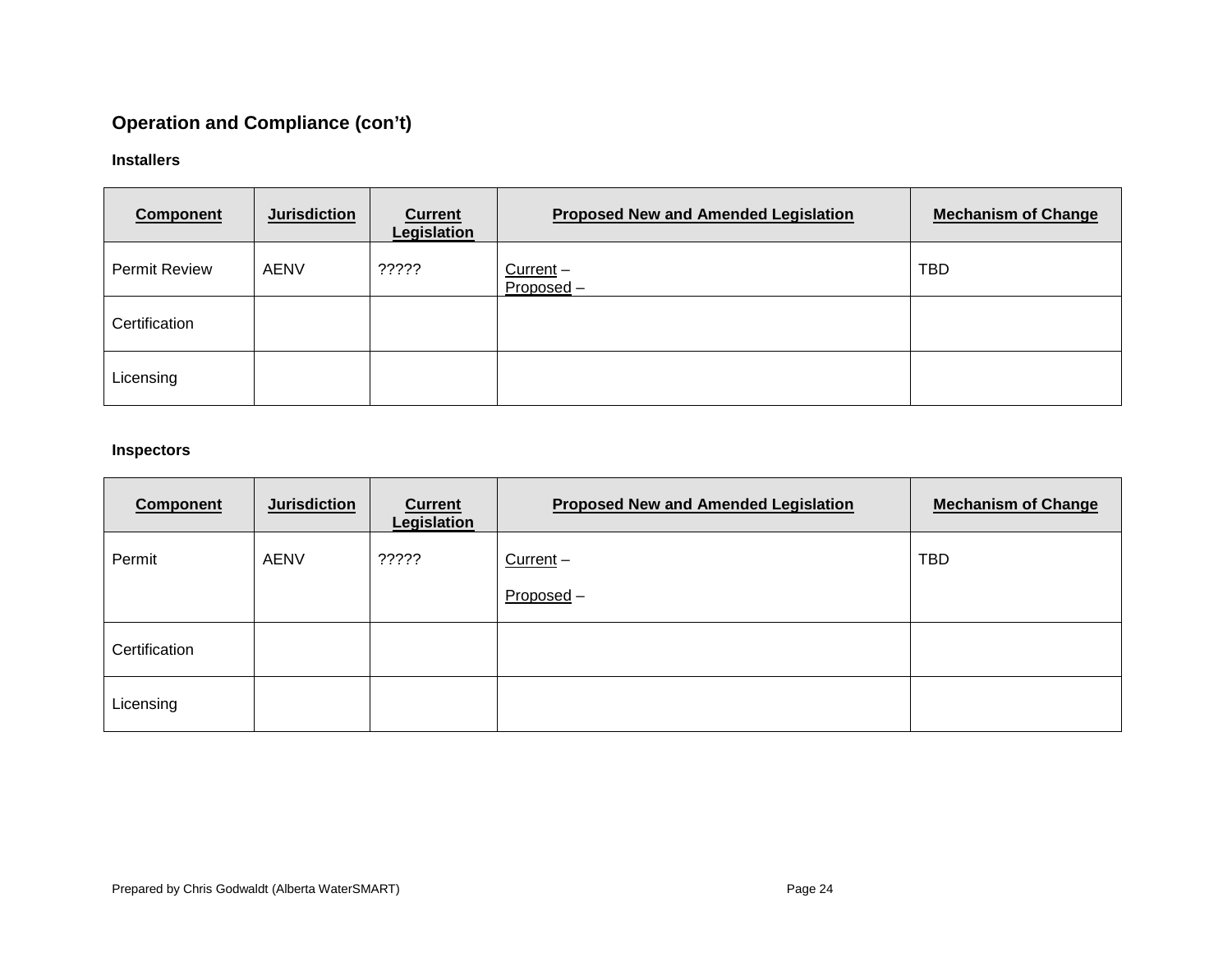#### **Operation and Compliance (con't) Inspection and Monitoring**

| <b>Component</b>                     | <b>Jurisdiction</b> | <b>Current</b><br>Legislation | <b>Proposed New and Amended Legislation</b> | <b>Mechanism of Change</b>                                                                                            |
|--------------------------------------|---------------------|-------------------------------|---------------------------------------------|-----------------------------------------------------------------------------------------------------------------------|
| Post Construction<br>(commissioning) | AENV                | <b>TBD</b>                    | $Current -$<br>Proposed-                    | Meeting with AENV to<br>demonstrate the importance<br>of the issue and assist<br>making the resolution a<br>priority. |
| Yearly                               | <b>TBD</b>          | <b>TBD</b>                    | Current -<br>Proposed-                      |                                                                                                                       |
| Upon Sale                            | <b>TBD</b>          | <b>TBD</b>                    | $Current -$<br>Proposed-                    |                                                                                                                       |

#### **Corrective Action and Enforcement**

| <b>Component</b>                                                                           | <b>Jurisdiction</b> | <b>Current</b><br>Legislation | <b>Proposed New and Amended Legislation</b>      | <b>Mechanism of Change</b> |
|--------------------------------------------------------------------------------------------|---------------------|-------------------------------|--------------------------------------------------|----------------------------|
| Communal<br><b>Reclaimed Water</b><br><b>Treatment Plant</b><br>and Distribution<br>System | <b>AENV</b>         | ?????                         | Current - No Current regulations<br>Proposed-    |                            |
| Private Grey Water<br><b>Recycling System</b>                                              | <b>AENV</b>         | ?????                         | Current – No Current regulations<br>$Proposed -$ |                            |
| <b>Private Yards</b>                                                                       | Municipal           |                               |                                                  |                            |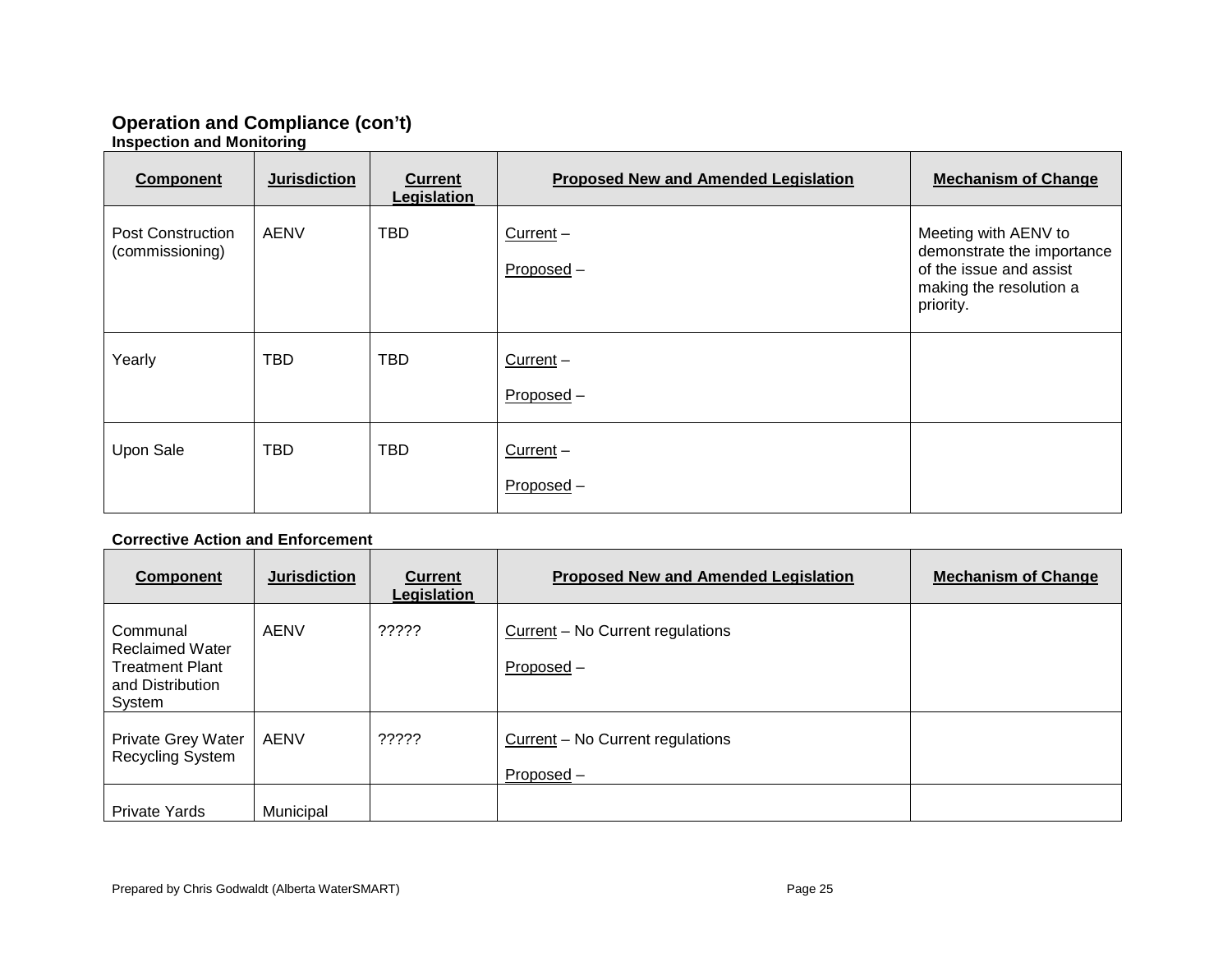### **10.0 Case Studies**

A number of countries allow and encourage recycled water system and have regulations and guidelines for its reuse.

In Canada, British Columbia has had regulations since 2001, and has more facilities than any other jurisdiction in Canada. In the United States, California recycles massive quantities of water, as do a number of other states and the number are growing.

An excellent case study from Washington State is available from:

Case Studies In Reclaimed Water Use: Creating new water supplies across Washington State Written by Katharine Cupps and Emily Morris (June 2005, Publication Number: 05-10-013)

Internationally Australia, due to necessity is quickly becoming the world leader in reuse applications and is now developing standards to enable the recycling of wastewater into the potable water system. Even Beijing, China will be implementing large scale water recycling. The Appendix provides further details on recycled water systems from around the world.

### **11.0 Wastewater Treatment Technologies**

Recycled water can be produced on site, typically by grey water systems or community/ cluster wide by reclaimed water systems, which process back water. Reclaimed water systems are much larger than grey water systems and can employ common water treatment technologies, operated by trained professional. As such even though reclaimed water systems are processing black water with pathogen and contaminant levels multiple times higher than grey water systems are able to produce consistently high quality effluent. The bulk of this section is dedicated to reclaimed water technologies.

The other method of producing reclaimed water is through the on site recycling of grey water. These systems, even though they are treating a relatively high quality raw water, have a variety of other challenges due to the simpler treatment technologies, and often unskilled owner operators for whom operation of the system is only given a passingn thought.

In either case the treatment method used to produce recycled water should be suitable to reliably produce water of a standard that is fit for the purpose for which it is being provided, at a reasonable cost. Decisions about the best approach need to balance the environmental, social, safety and economic advantages and disadvantages.

### **11.1 Reclaimed Wastewater Technologies**

#### **Treatment Processes**

There are many treatment processes that can remove contaminants from sewage to varying degrees, depending on the intended final use of the recycled water. In recent years, other treatment options have also become available that can achieve high levels of removal of pathogens and other contaminants.

Options for components of the wastewater treatment process have been summarised by Asano (1999), and are reproduced in Figure XX, and greater detail on treatment processes are available in Appendix C.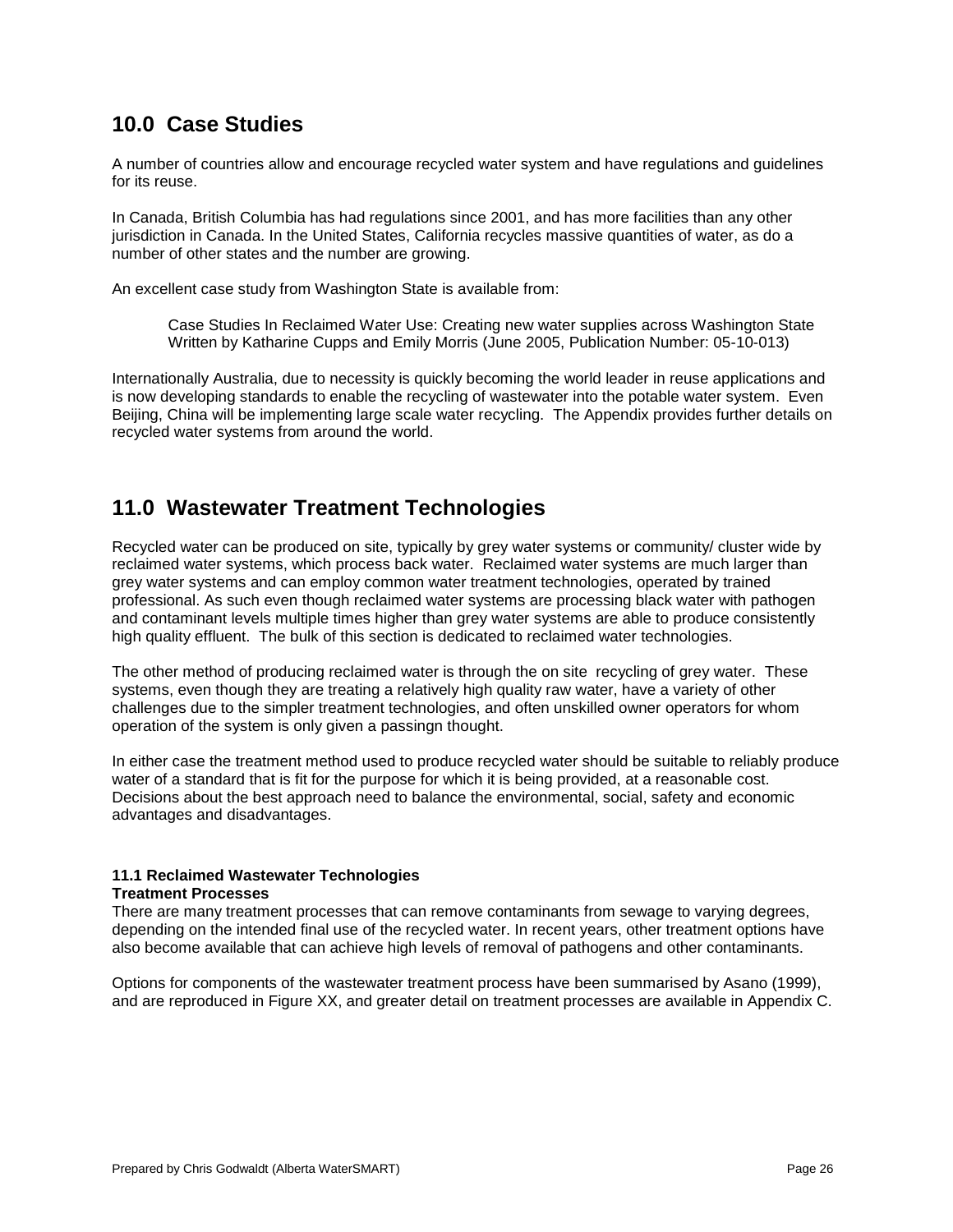

#### Generalised wastewater treatment processes and operations, and effluent reuse schemes (Asano 1999, adapted from Asano, Smith and Tchobanoglous 1985).

#### **11.2 Multiple Barrier Approach**

A key element in the prevention of hazards in water recycling is the multiple barrier approach. This approach is typical and established in numerous jurisdiction including Australia under the Australian Drinking Water Guidelines (NHMRC & NRMMC 2004, which is readily applied to recycled water.

The application of the multiple barrier approach should embrace every stage in the production and use of recycled water.

This will include:

- source control
- treatment
- disinfection
- transport
- storage
- use (including both on-site and off-site health and environmental impacts).

This is because hazardous events can occur during each of these stages. In those cases where the supplier and user of recycled water are different entities, it may be necessary to prepare separate Recycled Water Management Plans.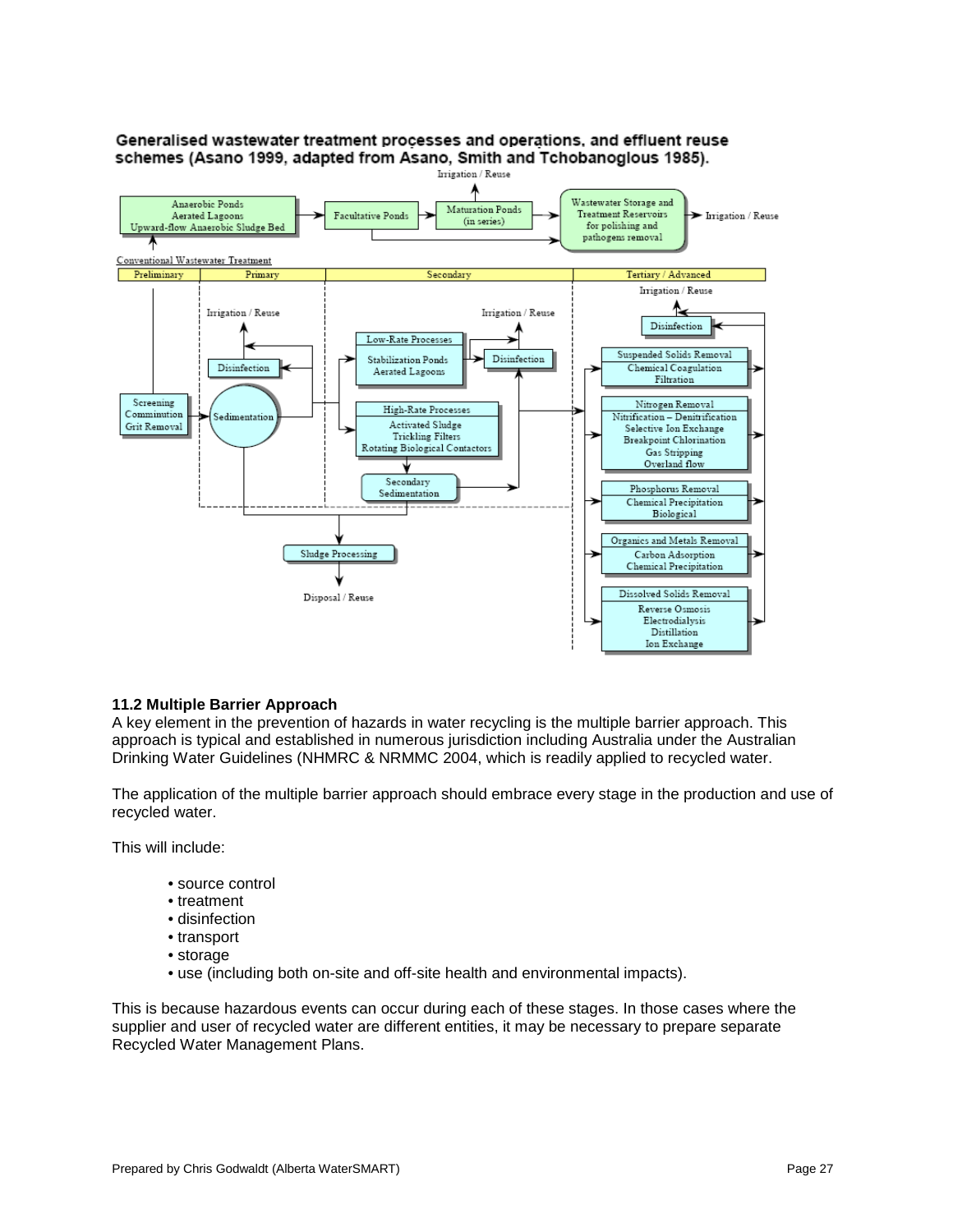#### **11.3 On-site Residential/Greywater Reuse**

Blackwater does contain harmful bacteria, viruses, and may contain chemicals that pose a risk to public health and the environment if mishandled. Greywater can also contain harmful bacteria, viruses, and chemicals that pose a risk to public health and the environment if mishandled.

Although raw grey water is of a higher quality than recycled black water, it is treated onsite by less sophisticated treatment technologies than black water, and typically by inexperienced owners, and as such the possibility of mishandling grey water is higher, as a result grey water is often only allowed for lawn watering and often only for subsurface applications.

Arizona, with its three tiered regulatory system (and water quality requirements rather than treatment technologies) is cited by some as a showcase example.

Grey water systems are small and there are a multitude of technology options. Thus, one alternative is validation of treatment technologies, in which the owner who wishes to install the technology must provide proof that it can meet the discharge quality requirements, and then upon installation must verify that the system is meeting standards.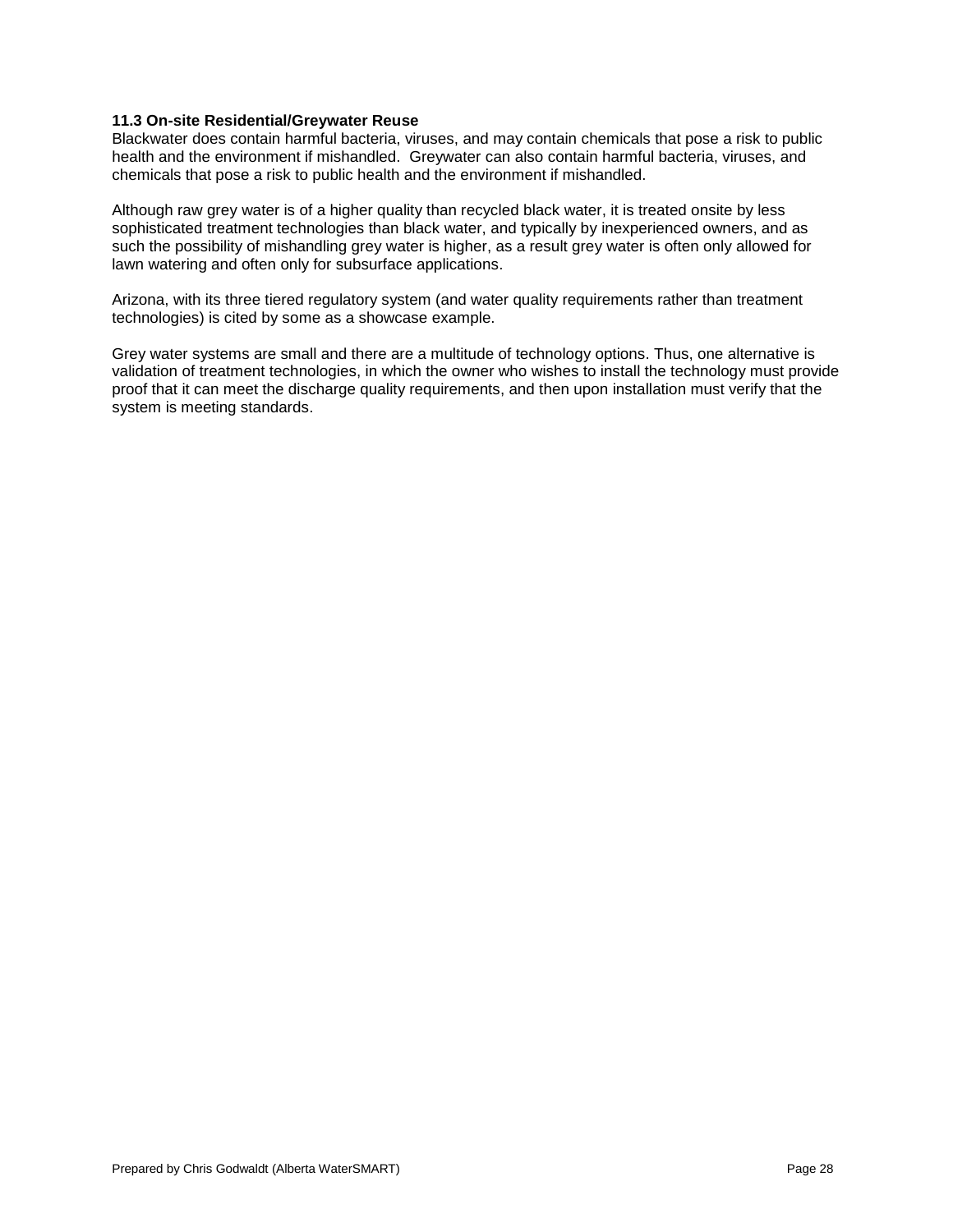### **12.0 Water Reuse: A WaterSMART and Bordeaux Initiative**

*Alberta WaterSMART* (WaterSMART) is a not for profit society dedicated to the improvement of water management awareness, technologies and practices in Alberta. At WaterSMART, we are committed to improving water management through better technologies and practices. We are implementing a collaborative model in which our programs are supported through public and private partnerships, with participation from the public and private sectors, business and industry groups and associations, watershed stewardship groups, other environmental communities of interest and dedicated individuals.

WaterSMART is partnering with *Bordeaux Developments* on the Harmony development, a new and innovative community on 1,748 acres located west of Calgary. Harmony will be a thoughtfully planned, mixed-use family community that combines the timeless elements of what a caring community used to be with visionary practices in social, economic and environmental sustainability.

One of Harmony's distinguishing characteristics will be the depth and breadth of initiatives to maximize efficient energy and water use and optimize resource management so that the homes, community and surroundings remain clean and healthy. A third of the land will be reserved for green space, including the reintroduction of native plant species, and 17,000 trees where before there were five. Homes and businesses will incorporate state-of-the-art technologies that ensure a healthier lifestyle while saving energy and resources.

**WaterSMART and Bordeaux's objective is to be the first development in Alberta to use reclaimed water for non-potable domestic purposes, and demonstrate that water sustainability is good business, in hopes the project will serve as an example that will inspire the future development of similar communities.**

Water conservation is an integral part of the community's technical and architectural design, and the marketing of Harmony. A number of water conservation techniques, practices, and policies are being considered throughout the planning of Harmony to meet the sustainability and development objectives and to reduce capital and operational costs.

Primary among them is potable water use efficiency through full metering and appropriately structured water and wastewater rates to manage demand, high efficiency water fixtures (required through caveats on title), and the provision of alternatives to potable water for irrigation purposes (e.g. stormwater capture, reclaimed water).

#### **Plan Moving Forward**

Under development.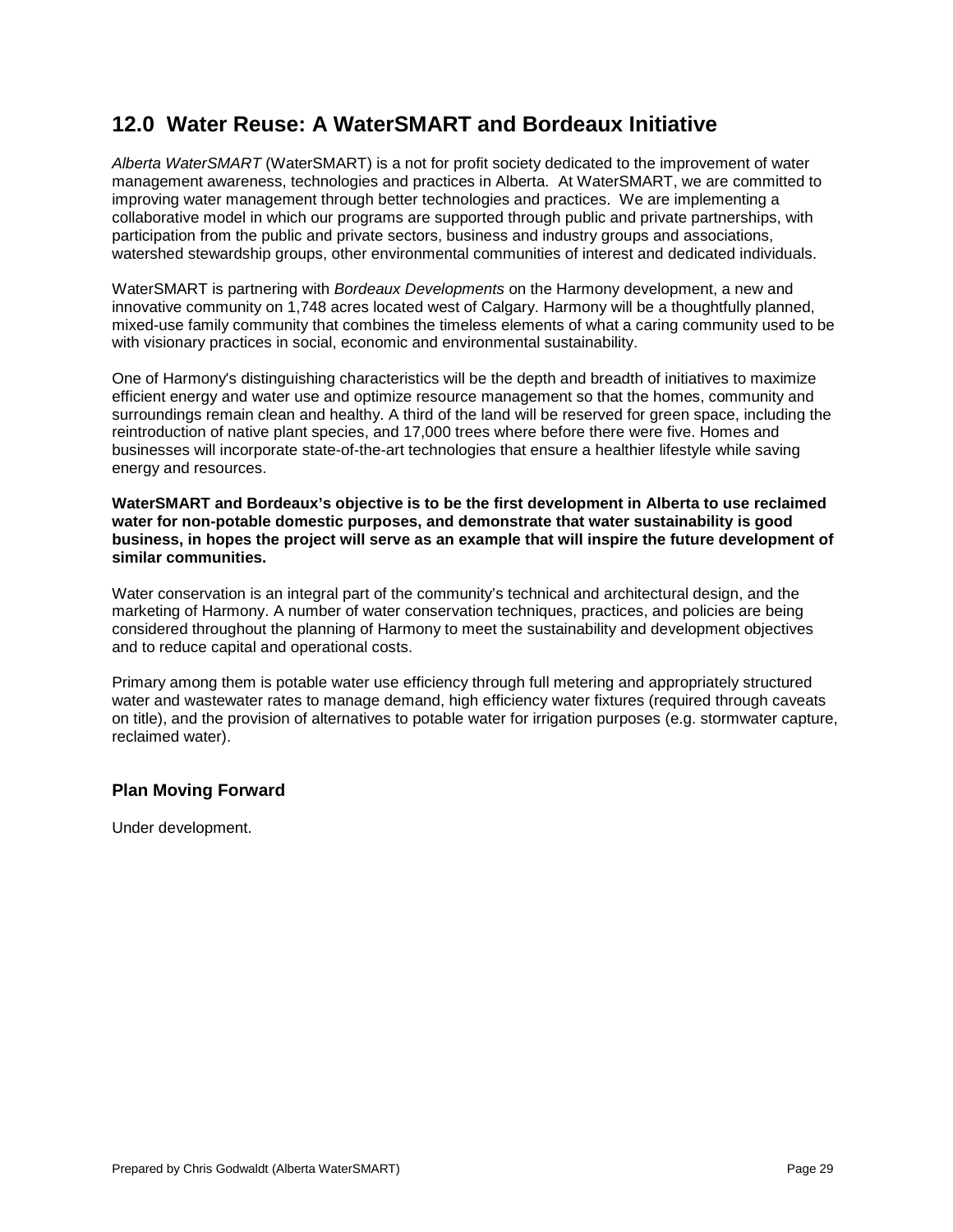### **13.0 References**

Alberta Environment. 2000. Guidelines for municipal wastewater irrigation. Edmonton, Alberta.

CMHC. 1998. Regulatory barriers to on-site water reuse: research highlights. Technical series 98-101.

Exall K., J. Marsalek and K. Schaefer. 2004. A review of water reuse and recycling, with reference to Canadian practice and potential: 1.incentives and implementation. Water Quality Research Journal of Canada 39:1-12

Exall, K. 2004. . A review of water reuse and recycling, with reference to Canadian practice and potential: 2. applications. Water Quality Research Journal of Canada 39: 13-28.

Government of Australia website, [http://www.aph.gov.au/senate/committee/ecita\\_ctte/completed\\_inquiries/2002-04/water/report/c03.pdf](http://www.aph.gov.au/senate/committee/ecita_ctte/completed_inquiries/2002-04/water/report/c03.pdf)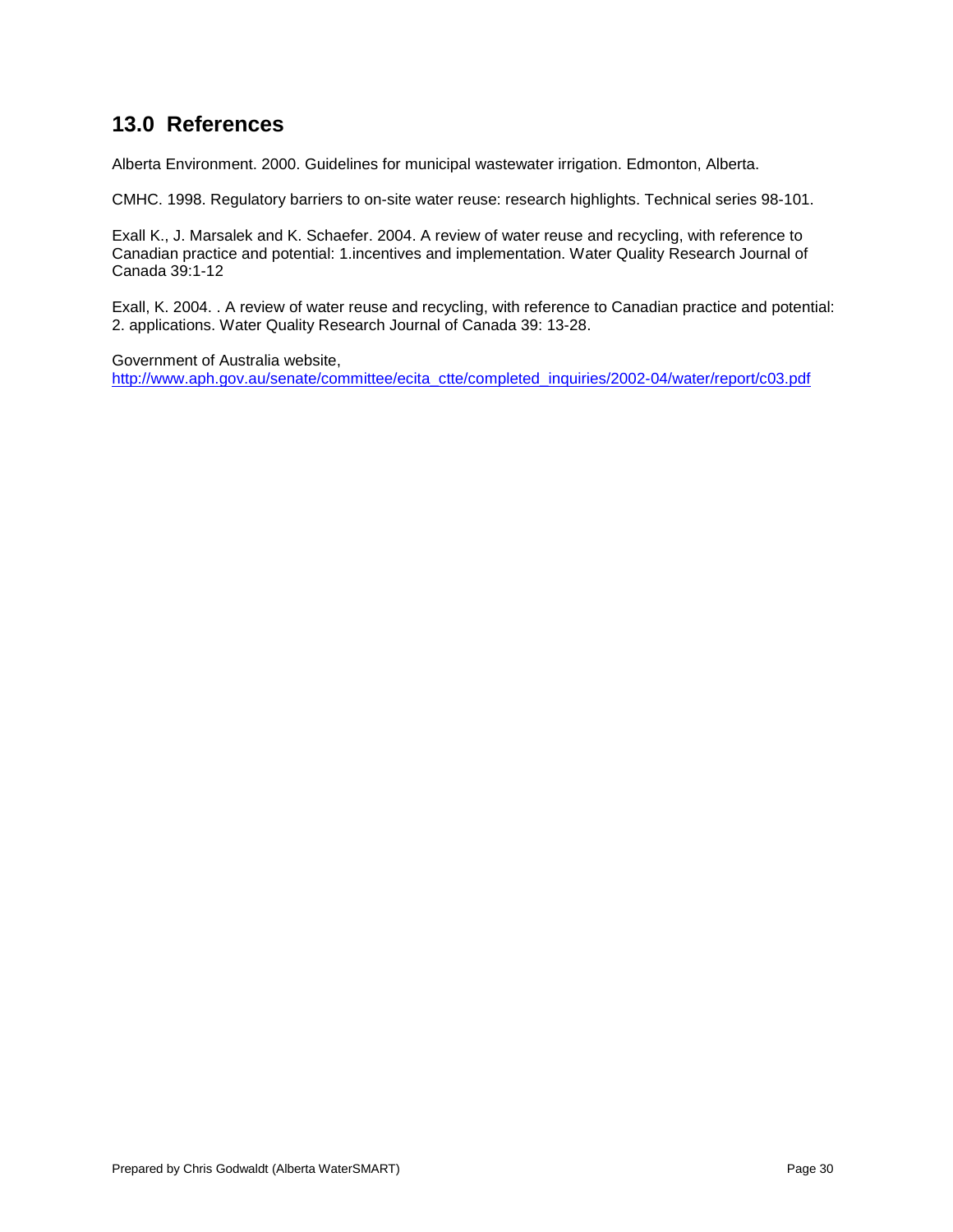### **Appendix A - Terminology**

#### **Blackwater**

Blackwater is water that comes from toilets and is piped from homes via the wastewater system.

#### **Class A+ Recycled Water**

Class A+ recycled water is Queensland's highest class of recycled water for non-drinking purposes, as defined in the Queensland Water Recycling Guidelines. It is wastewater that has been highly filtered and disinfected through two different treatment plants. Treatment involves a complex process of ultra-filtration, ultra-violet disinfection and chlorination. Rigorous monitoring and testing regimes are in place to ensure its quality.

#### **Class B Recycled Water**

Class B recycled water is highly treated wastewater suitable for reuse. It has been used on the Gold Coast for many years to irrigate local sporting fields, parks and cane farms.

#### **Detention Ponds / Water Infiltration Zones**

These sand based ponds are used to capture stormwater in heavy rain flows and let it filter into surrounding soil over several days. Their presence reduces stormwater runoff that causes erosion of waterways after heavy rainfall.

#### **Dual Reticulation**

This term applies when recycled water and drinking water are delivered to a community through two separate water networks. In Pimpama Coomera, Class A+ recycled water will be delivered via a network purple water mains.

#### **Greywater**

Greywater is untreated water from kitchen sinks, bathrooms and laundry drains. It has not been cleaned or treated and is piped away from homes using wastewater systems.

#### **Rainwater Tanks**

On-site storage tanks used to collect and store rainfall runoff from roofs for beneficial use.

#### **Reclaimed Water**

*Reclaimed water* is treated effluent of a quality suitable for a specific reuse application.

#### **Recycled Water Taps**

These external taps have reverse threading and have 'warning – recycled water DO NOT DRINK' affixed above them. Like all recycled water pipes and fittings, they are purple in colour. The handles of these taps are removable to avoid accidental use by children.

#### **Recycled Water Treatment Plant (RWTP)**

The recycled water treatment plant is a facility that processes treated water from a wastewater treatment plant to a higher quality for reuse in the community. The Pimpama Recycled Water Treatment Plant will produce Class A+ recycled water.

#### **Smart Sewers**

Smart Sewers are wastewater pipes made with superior materials and construction practices that reduce the amount of stormwater and groundwater entering the wastewater system.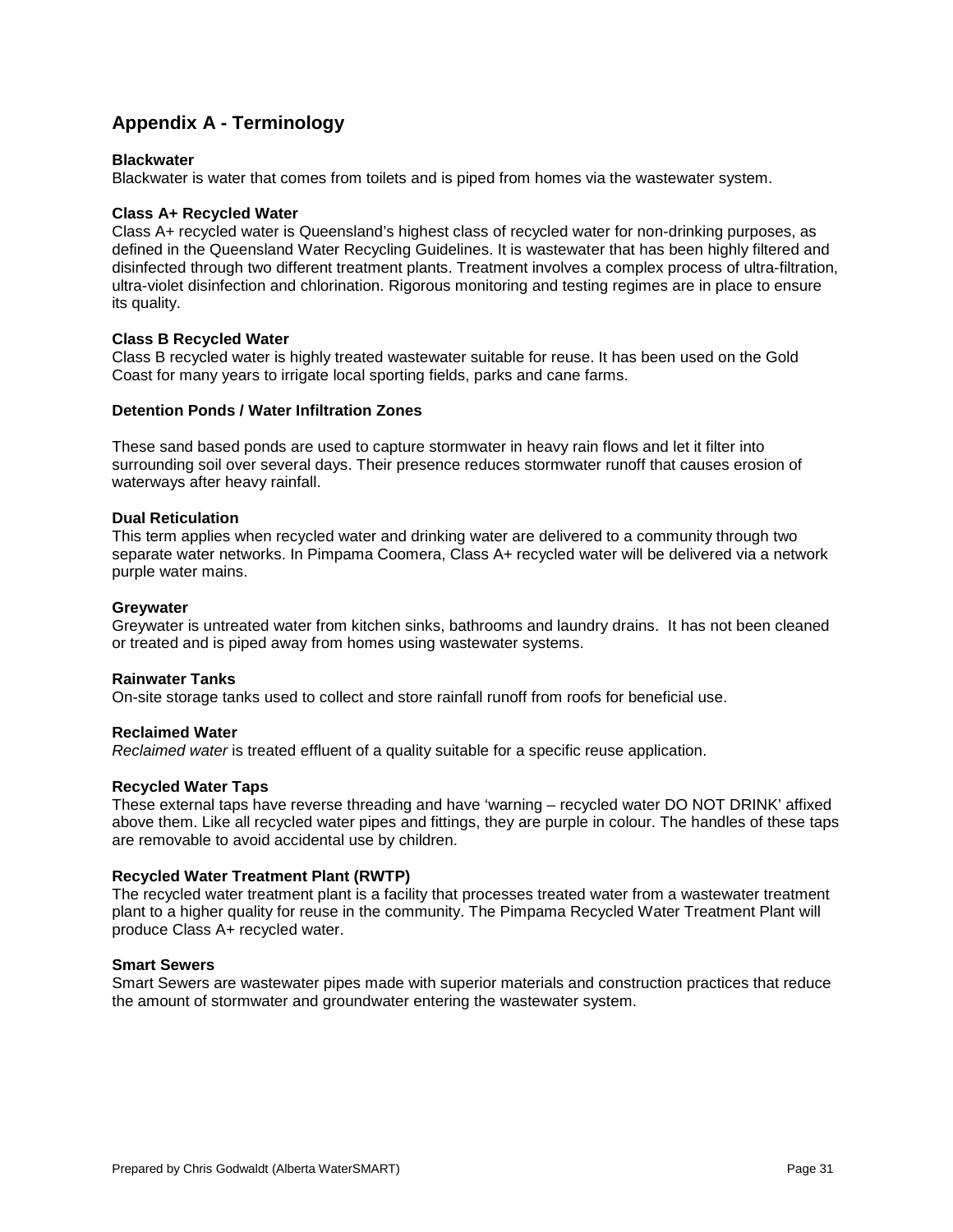#### **Stormwater**

Stormwater is rainwater that drains from roofs and roads after storms. It flows directly to local waterways, and does not include wastewater.

#### **Swales**

Swales are 'V' shaped depressions planted with leafy vegetation that replace traditional kerbs and guttering alongside roads. They filter slow and filter the flow of stormwater and allow it to soak into local areas before it reaches our waterways.

#### **Wastewater**

.

Wastewater is used water from the community and/or industry.

#### **Wastewater Treatment Plant (WWTP)**

The wastewater treatment plant is a facility that treats wastewater to remove organic pollutants. Water that is passed through a wastewater treatment plant is known as Class B recycled water

#### **Wastewater Reclamation**

*Wastewater reclamation* involves the treatment to a predetermined water quality, which facilitates reuse.

#### **Water Sensitive Urban Design (WSUD)**

WSUD incorporates a range of landscaping initiatives designed to reduce the impact of stormwater from urban catchments. WSUD in Pimpama Coomera includes rainwater tanks, swales, infiltration zones and detention ponds.

#### **Wastewater Reuse**

*Water reuse* is the use of treated wastewater for beneficial purposes. Direct reuse refers to a system in which reclaimed water is transported to the point of reuse. Indirect reuse implies discharge of an effluent into receiving waters for assimilation and withdrawals downstream" (Exall *et al*., 2004).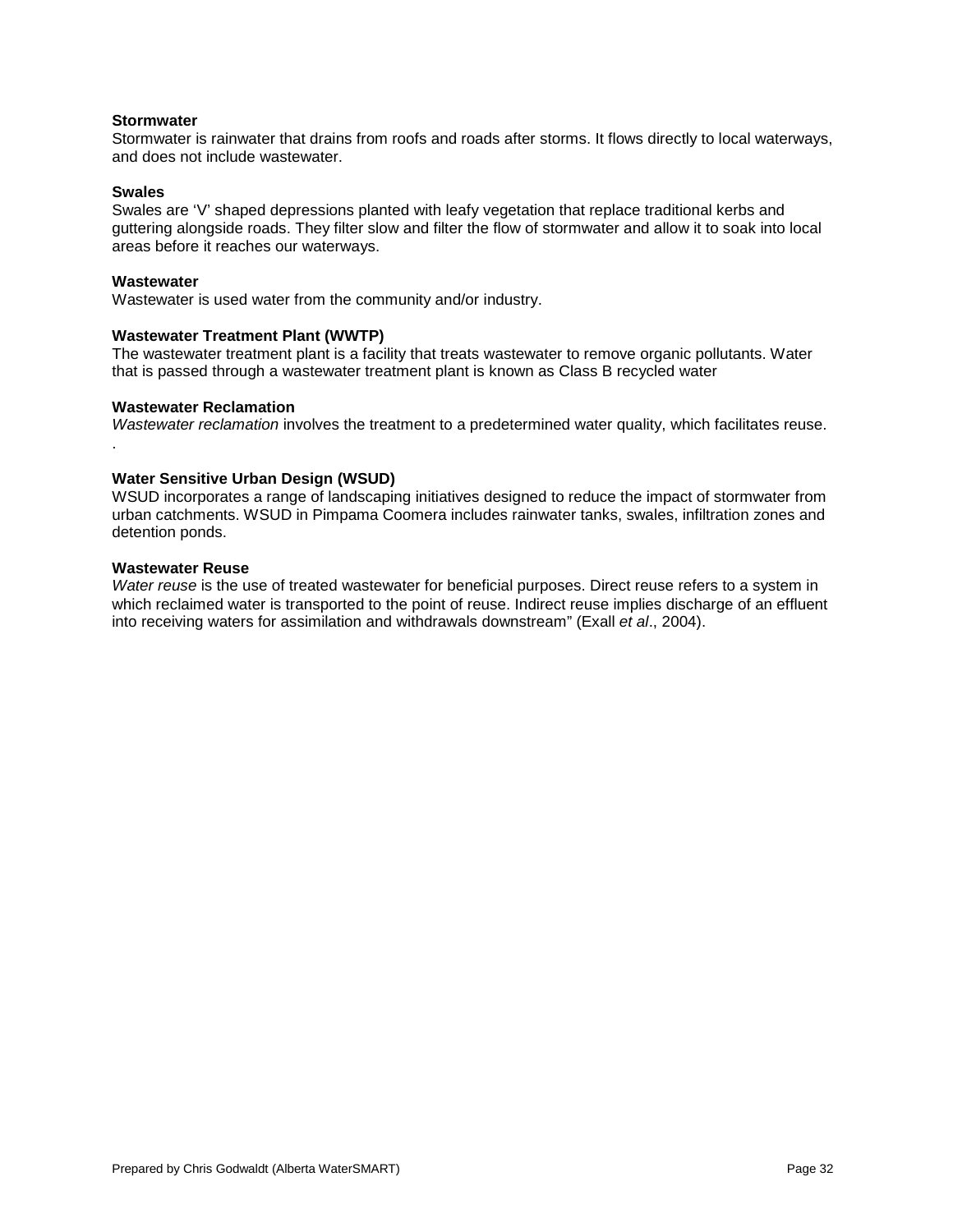### **APPENDIX A - Communities Using Recycled Water [4](#page-32-0)**

Recycled water is used around the world in residential developments, the following are a few examples.

### **Canada – British Columbia**

#### **Equilibrium Housing Pilot Demonstration Project** – 12 across Canada

- Name: Echo Haven
- Location: Calgary, AB
- Community of 25 low-impact homes
- Project features include:
	- o common shared amenities, equipment and renewable energy sources, incl. solar PV array and wind turbines
	- o 100% storm water retention on site
	- o greywater and balanced water strategies<br>
	o zero gha emissions for the entire commu
	- zero ghg emissions for the entire community
- Development manager
	- o David Spencer
	- o Eco-Logic Land Corporation
	- o 403-716-8206
	- o dave.spencer@stantec.com

- **Kingfisher Oceanside Inn**
	- Royston, BC
	- All grey water and black water is treated and recycled for toilet and urinal flushing, and irrigation of the resort's gardens. Excess wastewater is discharged to a disposal field. The design capacity is 44, 500 L/day.
	- Treatment includes a trap/lift station, aerobic bio-reactor, hollow fibre membrane filter, granulated activated carbon filter, UV, and storage.

**Sooke Harbour House**

- Sooke, BC
- All grey water and black water is treated and recycled for toilet and urinal flushing, and excess renovated wastewater is used in a garden drip irrigation system. Design capacity is 22, 700 L/day.
- Treatment includes a trap/lift station, aerobic bio-reactor, hollow fibre membrane filter, granulated activated carbon filter, UV, and storage.

- source CHMC

- source CHMC

- source CMHC

#### **Ministry of Social Services Building**

- Sooke, BC
- All grey water and black water is treated and recycled for toilet flushing. Design capacity is 3,800 L/day.

-source CMHC

- **Quayside Village** • West Vancouver, BC
	- 20-unit apartment building in which greywater will be reused for flushing toilets
	- Treatment includes a settling tank, filtration tank, bio-filter, pre-ozonation, multi-stage sand filtration, and ozonation



<span id="page-32-0"></span><sup>÷,</sup> <sup>4</sup> [http://www.goldcoast.qld.gov.au/t\\_gcw.asp?PID=5894](http://www.goldcoast.qld.gov.au/t_gcw.asp?PID=5894)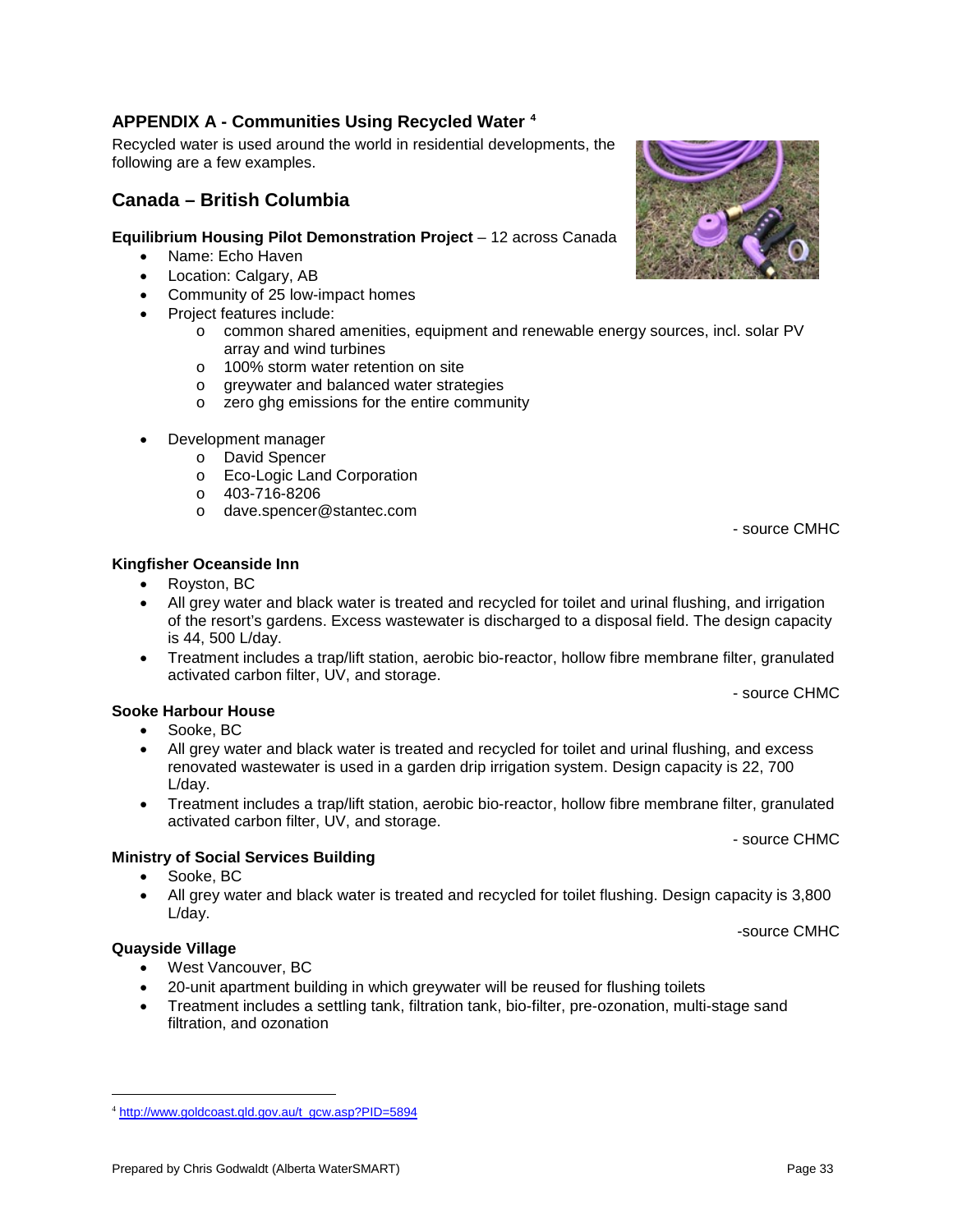#### **British Columbia Permitted Uses and Standards for Reclaimed Water**

| Reclaimed Water Category and<br>Permitted Uses (1)                                                                                                                                                                                                                                                                                                                                                                                                                                                                                                                                                                                                                    | Treatment<br>Requirements<br>(2)                                                                            | <b>Effluent Quality</b><br>Requirements (3)                                                                                                         | Monitoring<br>Requirements (5)                                                       |
|-----------------------------------------------------------------------------------------------------------------------------------------------------------------------------------------------------------------------------------------------------------------------------------------------------------------------------------------------------------------------------------------------------------------------------------------------------------------------------------------------------------------------------------------------------------------------------------------------------------------------------------------------------------------------|-------------------------------------------------------------------------------------------------------------|-----------------------------------------------------------------------------------------------------------------------------------------------------|--------------------------------------------------------------------------------------|
|                                                                                                                                                                                                                                                                                                                                                                                                                                                                                                                                                                                                                                                                       | <b>UNRESTRICTED PUBLIC ACCESS</b>                                                                           |                                                                                                                                                     |                                                                                      |
| <b>URBAN</b><br>- Parks (6)<br>- Playgrounds<br>- Cemeteries<br>- Golf Courses (6)<br>- Road Rights-of-Way<br>- School Grounds (6)<br>- Residential Lawns<br>- Greenbelts<br>- Vehicle and Driveway Washing<br>- Landscaping around Buildings<br>- Toilet Flushing<br>- Outside Landscape Fountains<br>- Outside Fire Protection<br>- Street Cleanings<br><b>AGRICULTURAL</b><br>- Aquaculture<br>- Food Crops Eaten Raw<br>- Orchards and Vineyards<br>- Pasture (no lag time for animal grazing)<br>- Frost Protection (17), Crop Cooling and Chemical<br>Spraying on crops eaten raw                                                                               | Secondary (7)<br>Chemical<br>Addition (8)<br>Filtration (4)<br>Disinfection (9)<br>Emergency<br>Storage (2) | $pH = 6 - 9$<br>$\leq$ 10 mg/L BOD5<br>$< 2$ NTU (10)<br>number of fecal coliform<br>organisms $< 2.2/100$ mL<br>(11)(12)<br>General (13) (14) (15) | pH - weekly<br>BOD - weekly<br>Turbidity -<br>continuous<br>Coliform (16)<br>- daily |
| - Seed Crops<br>RECREATIONAL (18)<br>- Stream Augmentation<br>- Impoundments for Boating and Fishing<br>- Snow Making for Skiing and Snowboarding                                                                                                                                                                                                                                                                                                                                                                                                                                                                                                                     | <b>RESTRICTED PUBLIC ACCESS</b>                                                                             |                                                                                                                                                     |                                                                                      |
| <b>AGRICULTURAL</b>                                                                                                                                                                                                                                                                                                                                                                                                                                                                                                                                                                                                                                                   | Secondary (7)                                                                                               | $pH = 6 - 9$                                                                                                                                        | pH - weekly                                                                          |
| - Commercially processed food crops (19)<br>- Fodder, Fibre<br>- Pasture (20)<br>- Silviculture<br>- Nurseries<br>- Sod Farms<br>- Spring Frost Protection (17)<br>- Chemical Spray<br>- Trickle/Drip Irrigation of Orchards and Vineyards<br>URBAN/RECREATIONAL (18)<br>- Landscape Impoundments<br>- Landscape Waterfalls<br>- Snow Making not for Skiing and Snowboarding<br><b>CONSTRUCTION</b><br>- Soil Compaction<br>- Dust Control<br>- Aggregate Washing<br>- Making Concrete<br>- Equipment Washdown<br><b>INDUSTRIAL (24)</b><br>- Cooling Towers<br>- Process Water<br>- Stack Scrubbing<br>- Boiler Feed<br><b>ENVIRONMENTAL (18)</b><br>- Wetlands (25) | Disinfection (9)                                                                                            | $\leq$ 45 mg/L BOD5<br>$\leq$ 45 mg/L TSS (26)<br>number of fecal coliform<br>organisms $\leq$ 200/100 mL<br>(11)(21)(22)<br>General (14)(23)       | BOD - weekly<br>TSS - daily<br>Coliform - weekly                                     |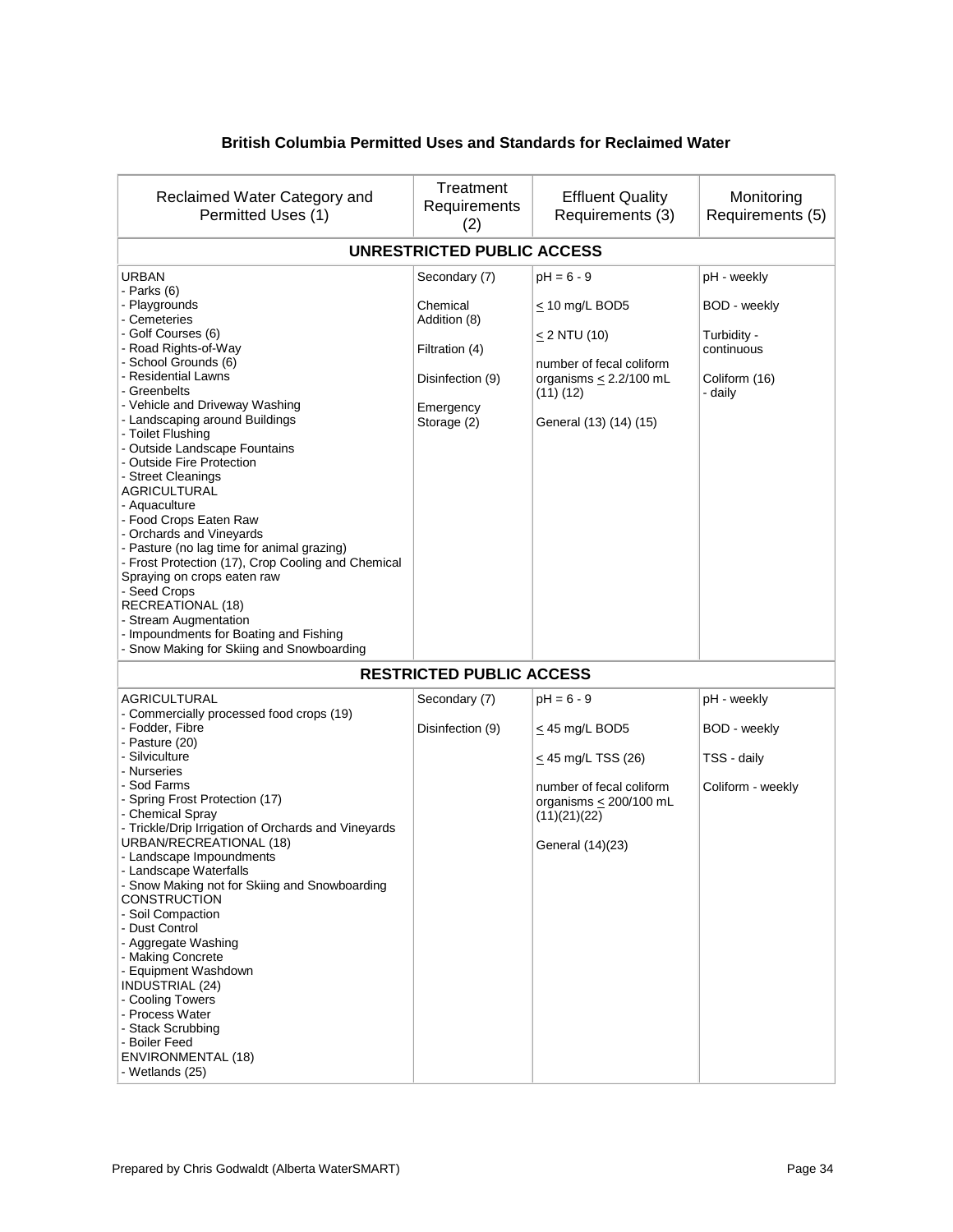#### **United States: Communities Using Recycled Water**

#### **California, USA**

Recycled water has been used for non-drinking purposes, such as toilet flushing, since 1991. Government has mandated the use of recycled water for all non-potable purposes in high rise buildings.

In communities where recycled water is available, California state law requires the installation of dual plumbing systems in new construction. To avoid confusion, the recycled water is carried in purple pipes. Cities and counties that currently do not have a recycled water treatment system can require dual plumbing systems in new construction and in buildings when they are substantially remodeled.

#### **Florida, USA**

Recycled water reuse is widespread in Florida. Currently more that 216,248 residences, 468 golf courses, 684 parks and 274 schools are using recycled water.

#### **Virginia, USA**

Recycled water has been discharged into the Occoquan Reservoir since 1978, which supplies drinking water for up to one million people. It is estimated that recycled water accounts for around 15 percent of the reservoir's volume. Water quality is monitored by an independent panel of review, and negative health effects have never been recorded.

#### **Louisiana, USA**

Louisiana's legislature has mandated a recycled water program that has prohibited the use of potable water for irrigation at parks, cemeteries, golf courses and landscaped areas.

#### **Washington, USA**

The Washington State Legislature enacted E2SSB 6117 (2007) with the Governor's Directive and ESHB 2884 (2006). Both bills amend Chapter 90.46 RCW - Reclaimed Water Use.

The 2006 law directed the Department of Ecology (Ecology) to develop and adopt rules on all aspects of reclaimed water use by December 31, 2010. The law also directs Ecology to coordinate with the Department of Health and form a rule-making advisory committee with a broad range of interested individuals.

In 2007, legislation reaffirmed the commitment to reclaimed water and recognized the importance of the following benefits of reclaimed water use:

- Consistent, reliable water supply as Washington faces climate change challenges
- Reduced discharge of treated wastewater into Puget Sound
- More water in our rivers and streams for salmon recovery
- More effective management of the Columbia River's water.

Some provisions of the new Washington State legislation include:

- Requiring reclaimed water use at state agencies where feasible
- Expanding the scope of the rule advisory committee to address, among other issues, organizational structure, staffing, removing barriers and creating incentives, and developing a long term funding strategy
- Increasing legislative reporting requirements

The Governor also directed Ecology to work with the legislative leadership to address water right impairment (vetoed Sec. 4) and related issues. The governor also directed Ecology to harmonize the implementation of the new reclaimed water planning requirements. The legislature also provided Capital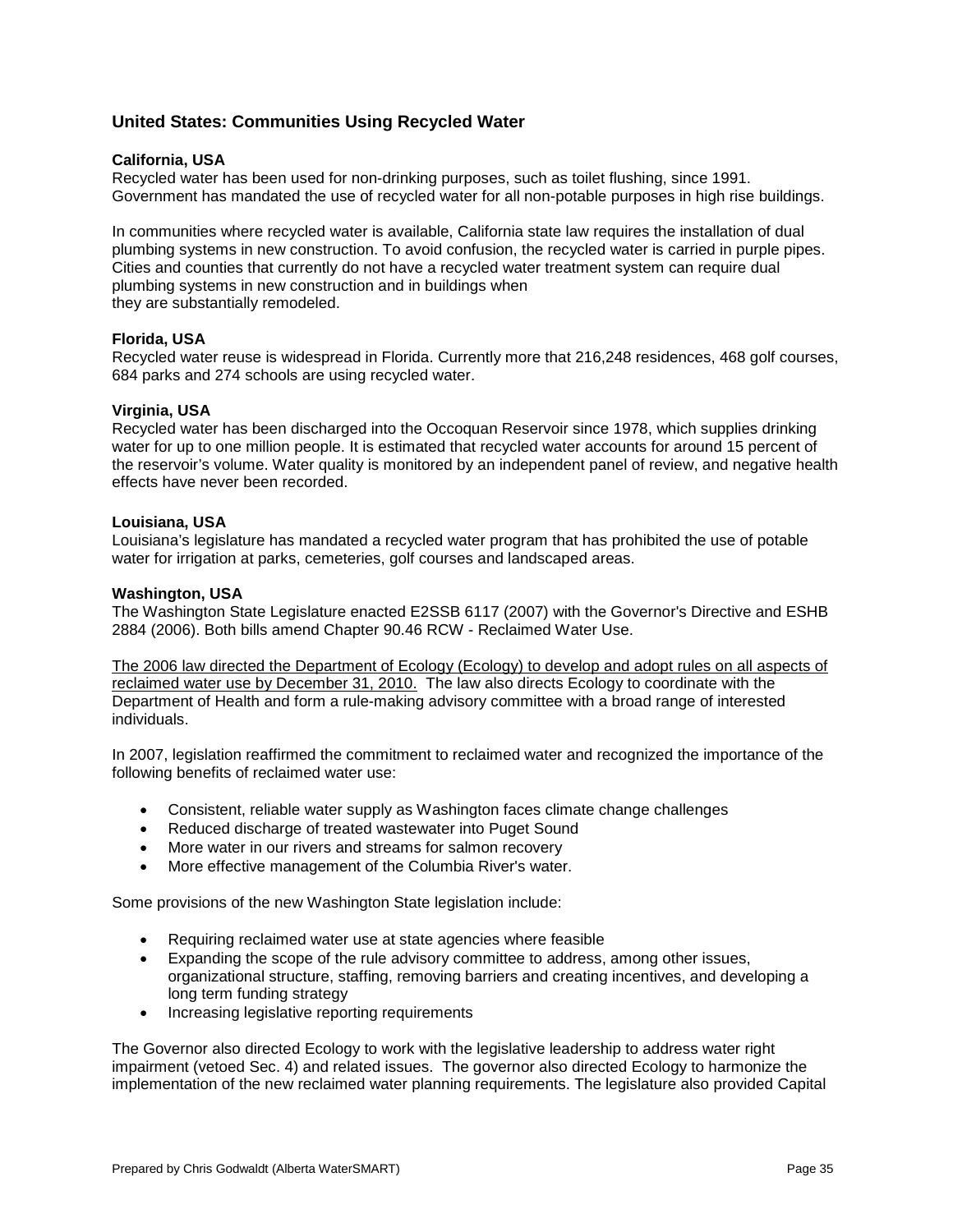Budget funding of \$5.5 million for initial feasibility and construction of reclaimed water facilities in Puget Sound.

#### **Australia: Communities Using Recycled Water**

#### **Sydney, Australia**

Recycled water has been successfully used for non-drinking purposes in the Rouse Hill area, in Sydney's north-west since 2001. More than 16,000 homes are connected to recycled water for toilet flushing and external uses, with the scheme reducing the community's demand for drinking water by 35 percent. Sydney Water has other similar schemes under construction in Sydney's south-west and western areas. Gold Coast Australia

In Pimpama Coomera, Gold Coast City Council is implementing an award winning program that is designed to save up to 84 per cent of drinking water. The Master Plan also aims to reduce the load on wastewater networks and treatment systems, reduce greenhouse gas emissions, reduce nutrient concentrations in stormwater runoff and lower the amount of recycled water released to local waterways.

#### **Adelaide, Australia**

Situated 12 kilometres from Adelaide, Mawson lakes is expected to house 10,000 residents by 2010. Mawson Lakes has successfully used recycled water for external uses since March 2005.

#### **Melbourne, Australia**

A new housing development named "Aurora", from the Urban and Regional Land Corporation will provide recycled water and water sensitive urban design to around 9000 homes. The recycled water is planned for external uses and toilet flushing.

#### **Springfield, Queensland, Australia**

A residential development with 18,000 home sites and a final population of 60,000 Water is used to irrigate ovals and grassed areas in the community. Home owners have the option of linking to the recycled water system for toilet flushing and external uses.

#### **Other International: Communities Using Recycled Water**

#### **Singapore**

Singapore is a small island with a very limited water catchment, forcing it to import half of its water from Malaysia. In 2003, after two years of testing, an expert panel concluded the Singaporean NEWater recycled water treatment plant could consistently and safely provide residents with recycled water for indirect potable reuse (ie drinking). Recycled water is added to drinking water reservoirs, where it is further treated before being piped to residents.

#### **Beijing, China**

Constructing a reclaimed wastewater system with a capacity of 255,000 m3/d. All Hotels with over 20,000m2/day, public buildings with over 30,000 m2 and residential area over 50,000 m2 require on site wastewater recycling.

#### **United Kingdom**

In the UK, private companies have long recognized the value of recycled water, recycled water programs are managed by private companies. Since 1997, recycled water has been added to Essex's Hanningfield reservoir, before being further treated and piped to residents for consumption.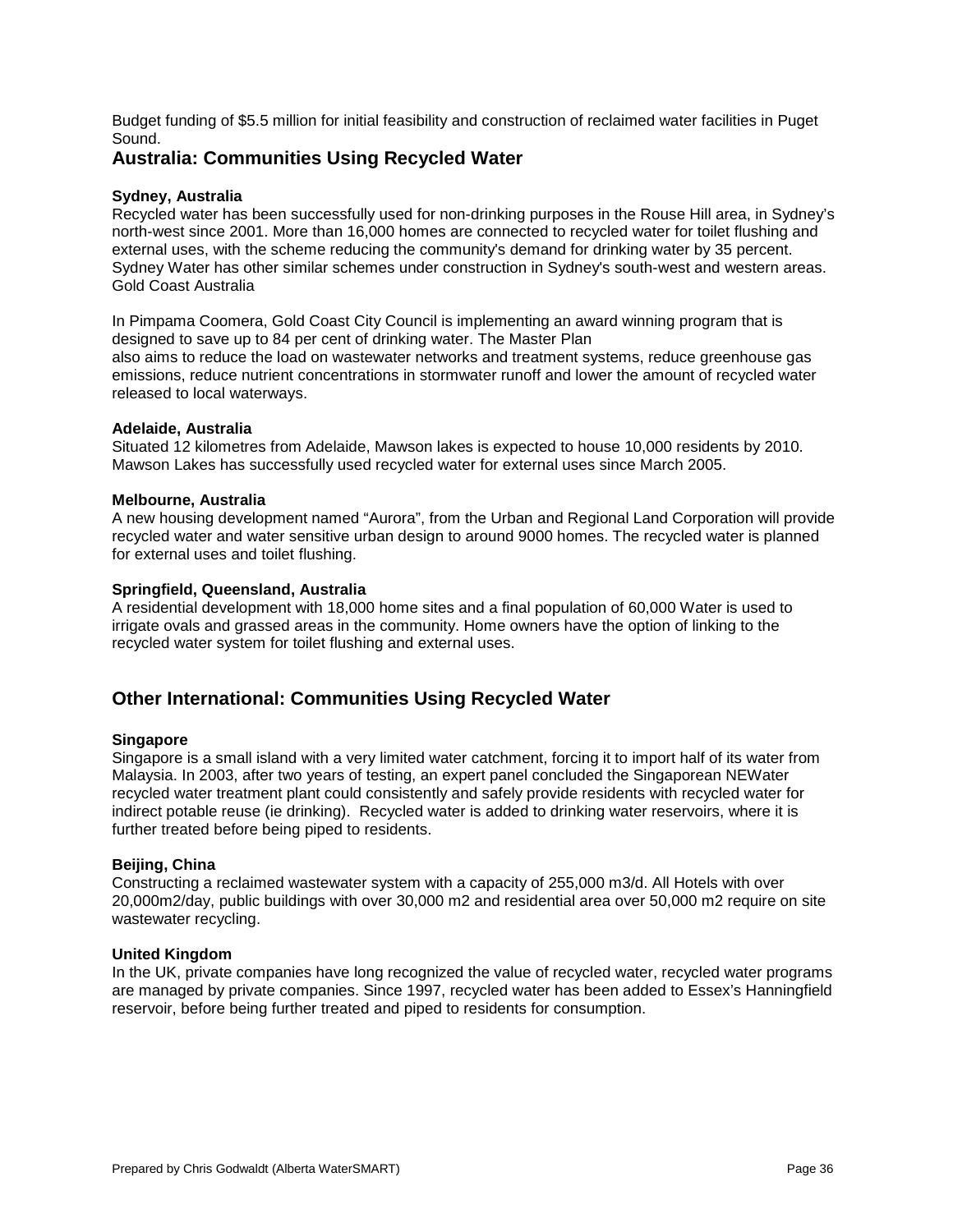#### **Treatment Options for Recycled Water**

The following describes treatment for both reclaimed and grey water.

#### **CONVENTIONAL SEWAGE TREATMENT**

The treatment method used to produce recycled water should be suitable to reliably produce water of a standard that is fit for the purpose for which it is being provided, at a reasonable cost. Decisions about the best approach need to balance the environmental, social and economic advantages and disadvantages.

There are many treatment processes that can remove contaminants from sewage to varying degrees, depending on the intended final use of the recycled water. Conventionally, sewage treatment has been categorized as primary, secondary or tertiary, to reflect the sequential nature of sewage treatment. In recent years, other treatment options have also become available that can achieve high levels of removal of pathogens and other contaminants (see section 6.2 of these guidelines).

In simple terms, primary treatment can be said to involve screening out of gross pollutants and sedimentation of coarse particles; secondary treatment removes organic matter and lighter solids by biological and mechanical treatment; and tertiary treatment removes suspended solids and nutrients via biological and/or chemical processes and/or filtration. Disinfection may be applied to either secondary or tertiary treated effluent. However, advances in wastewater treatment technology have meant that a simple distinction between these processes is not always useful.

Generally speaking, the greater the level of treatment applied to wastewater, the greater the reduction in levels of pollutants. Virtually any quality of source water can be treated to any final standard given the right level of treatment. However, recycled water should only be treated to a level that matches its intended use, to avoid unnecessary treatment costs. For example, a high degree of disinfection is not essential for irrigation of crops like sugar cane where there is substantial processing of the crop after harvesting.

#### **ADVANCED RECYCLED WATER TREATMENT**

There are a number of advanced treatment technologies that can improve the quality of recycled water. These start from conventional filtration technologies such as deep bed gravity filters with upstream coagulation/flocculation through to modern membrane technologies, electrostatic treatment, distillation, ultrasound and hybrid technologies.

#### **Conventional media filtration**

Conventional filtration generally involves adding a coagulant/flocculant to secondary treated effluent to aggregate suspended solids and colloidal particles into flocs so that they can be removed via filtration through a deep bed filter using sand or other media. When followed by heavy dosing with chlorine, this form of treatment can achieve significant reduction in pathogens. However, as it does not rely on a physical barrier to filter out pathogens, as membrane technology does, it cannot be guaranteed to consistently achieve the same level of pathogen reduction as membranes. The effectiveness of particle removal during media filtration greatly depends on the skill on the operator and requires continuous monitoring to detect when breakthrough of particles will occur so that backwashing of the media can be initiated.

#### **Microfiltration**

Microfiltration is the most commonly used type of membrane filtration, either alone or as a pre-treatment for reverse osmosis. Most microfiltration membranes have a pore size of 0.1 microns. Particles in this size range, such as bacteria, are retained and concentrated by the membrane. Microfiltration can be used to remove bacteria, protozoa and small suspended solids or to clarify liquids. When combined with postfiltration disinfection by UV, this is a very effective technology for virus removal, as it removes the particles that can shield viruses from UV radiation.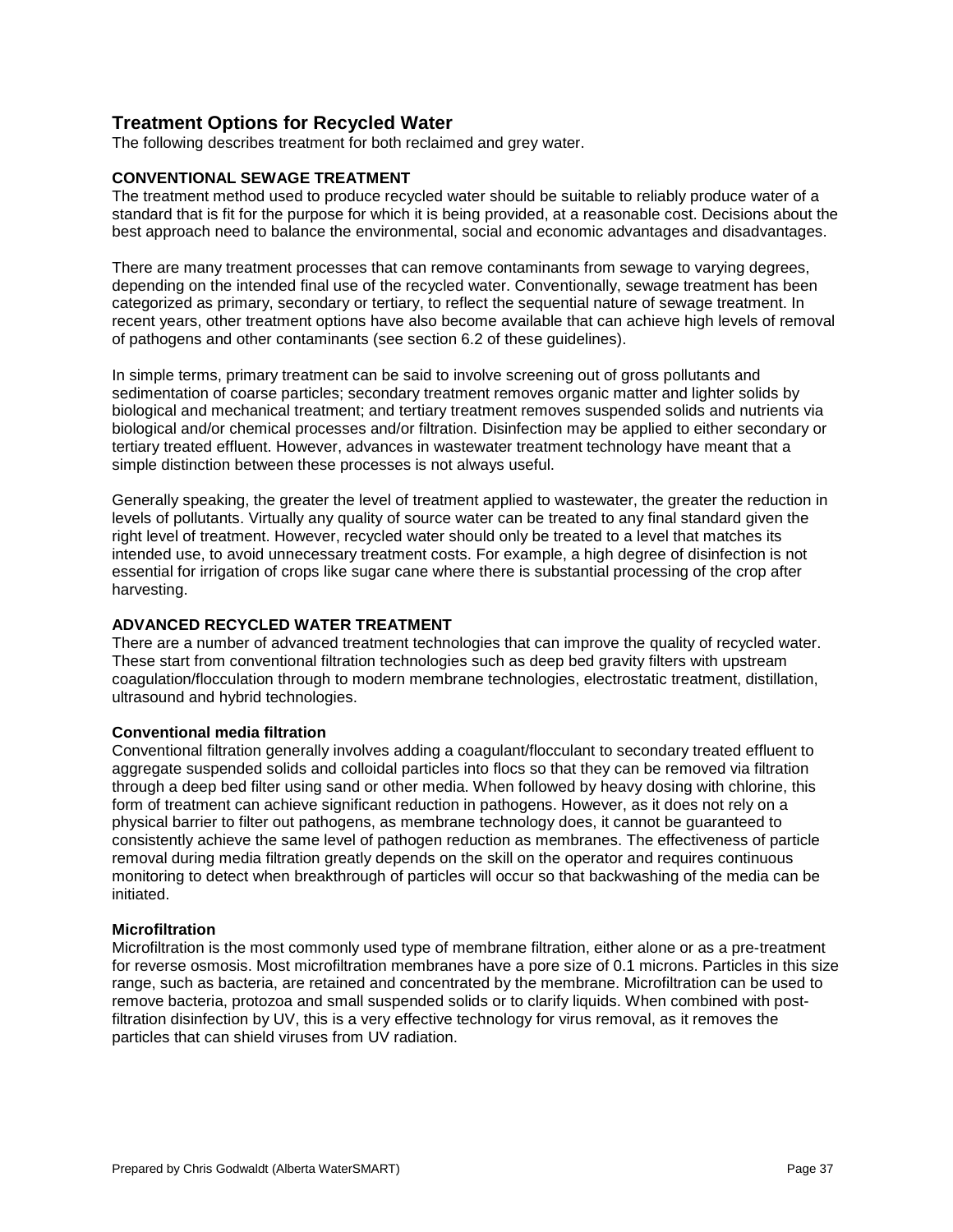#### **Ultrafiltration and nanofiltration**

Ultrafiltration membranes have a pore size of 0.01 microns while nanofiltration membranes have a pore size of 0.001 microns. Molecules such as proteins and sugars are in this size range. Ultrafiltration or nanofiltration can be used to reduce the BOD of wastewater, separate oil from wastewater and remove natural and synthetic organics, disinfection by-products and multivalent inorganic substances (e.g. water softening by removing calcium and magnesium).

#### **Reverse osmosis**

Reverse osmosis is an extremely effective membrane-based water treatment technology that is usually applied after some form of particle filtration such as those mentioned above. It is capable of removing dissolved solids such as metal ions and salts and all micro-organisms. The pore size of reverse osmosis membranes is 0.0001 microns. Water that has been treated by reverse osmosis is so pure that it can dissolve mineral ions from pipes so it requires chemical treatment before being introduced into a distribution system.

The effectiveness of these membrane-based methods for removing contaminants depends on maintaining the filtration effectiveness and ensuring the quality of the input water. A drawback is that they can require an initially high capital outlay, have high running and maintenance costs and can produce a highly contaminated backwash. However, as technology advances, membrane filtration methods are becoming less expensive, more effective and more energy efficient.

#### **Membrane bioreactors**

Membrane bioreactors combine conventional biological treatment with membrane separation to produce very high quality recycled water. Treatment plants are very compact and have low requirements for operator attention compared with conventional sewage treatment plants.

#### **Electrodialysis**

Electrodialysis is a process that applies an electrical current to semipermeable membranes to remove impurities (e.g. metals or salts) from water.

#### **Biologically activated carbon (BAC) filtration**

Activated carbon is made by heating a carbon-based material such as wood, charcoal or coal to a high temperature in the presence of steam. This process removes non-carbon elements from the source material and creates a porous internal structure that provides a very large surface area. The surface of activated carbon is positively charged so any negatively charged particles in the water are attracted to it (that is they become adsorbed). Some carbon filters are designed so that bacteria are encouraged to grow on the surface of the carbon (biologically activated carbon or BAC). The bacteria growing on the carbon media will consume organic fractions adsorbed onto the carbon.

Filtration of recycled water through biologically activated carbon can remove many contaminants, including pesticides and herbicides, pharmaceuticals, disinfection by-products and cyanobacterial toxins. The effectiveness of activated carbon filters to adsorb organic chemicals can be enhanced by treating the water with ozonation to breakdown large organic compounds to smaller organic particles. Activated carbon filters are thermally regenerated by burning off the contaminants, after which they can be reused.

#### **Ultrasound**

When applied to wastewater treatment, ultrasound is generated by a transducer that converts electrical energy into high frequency vibration. This vibration then induces cavitation, in which air or vapour bubbles form due to a rapid reduction in pressure. At low ultrasound doses, bacterial flocs can be disaggregated by mechanical shear stresses. When the dose is increased, ultrasound cavitation breaks down the cell walls of micro-organisms, thereby achieving a measure of disinfection. Further disinfection by other methods like UV or chlorine dioxide is also facilitated.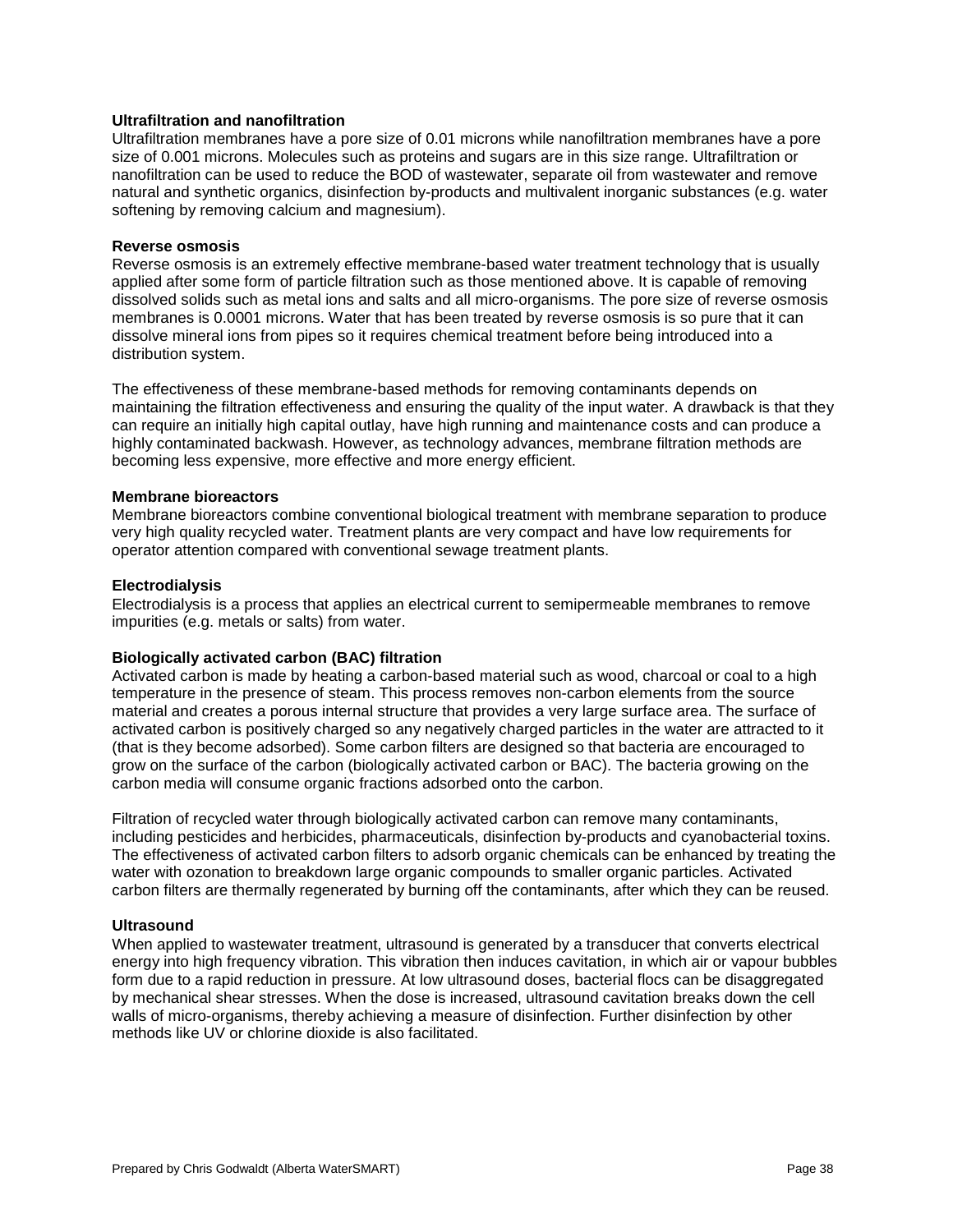#### **Dissolved air flotation**

Dissolved air flotation (DAF) involves injecting air into water, forming very small bubbles that attach to floc particles formed by addition of a chemical flocculant. Solids then float to the surface to be skimmed off. When combined with appropriate disinfection, DAF can produce high quality recycled water.

#### **Ion exchange**

Ion exchange is often used in industry to condition input water for industrial processes. It can also be used for treated effluent. It involves the replacement or exchange of specific ions in water for complementary ions to produce high purity industrial water. Ion exchange is not a typical sewage treatment process but rather it produces water of a specific quality suitable for a specific use. For example, sodium is exchanged with calcium so that calcium does not form scaling in heat exchangers.

#### **Distillation**

Distillation is the process of heating water to its boiling point, capturing and then condensing the steam to form pure distilled water. If the heat used for distillation is waste heat from some other process, this can be an efficient water purification process. Multi-effect and multistage flash distillation are thermally efficient processes that can produce pure water with very low salinity from recycled water or from salt water.

Reverse osmosis, thermal techniques (such as distillation) and electrodialysis are the most popular current technologies that can significantly reduce the salinity of water; however, they all produce significant saline waste streams.

#### **Biofiltration through lagoons and wetlands**

Wastewater has been treated through wetlands and lagoons for centuries. Wetlands remove pollutants through a combination of biological, chemical and physical processes. Wetlands can also be useful at the end of a secondary treatment process where they can reduce nutrients and other contaminants and also achieve some disinfection.

However, wetlands do need careful design and management to ensure their long-term effectiveness. Conventional biofiltration systems involve surface flow with visible water, while subsurface wetlands generally use emergent macrophytes growing in a saturated soil matrix. One of the key design features of biofiltration through lagoons or wetlands is the prevention of short-circuiting. The Queensland Government has published Guidelines for Using Free Water Surface Constructed Wetlands to Treat Municipal Sewage (DNR 2000b) that contain detailed advice on use of constructed wetlands for wastewater treatment.

#### **DISINFECTION OF RECYCLED WATER**

While most steps in sewage treatment can lead to some reduction in pathogenic organisms, specific disinfection steps are generally required to ensure that recycled water is fit for use. Among the disinfection options available for recycled water are chlorine (delivered as gaseous chlorine, liquid sodium hypochlorite or via anodic oxidation), chlorine dioxide, UV radiation, membrane filtration, pasteurisation (thermal disinfection) and advanced oxidation processes involving use of ozone, hydrogen peroxide or titanium dioxide in combination with UV. Each of these has advantages in different circumstances, and in many cases a combination of these approaches is best for recycled water.

All disinfection systems should be automated with alarms and automatic shut-off of the recycled water supply in case of failure. Effective maintenance and a quality assurance system would minimise the risk of treatment failure.

#### **Chlorination**

Chlorine is routinely added to drinking water supplies worldwide due to its disinfection capability and residual activity in water pipes. However, its use for disinfection of STP effluent gives rise to a number of problems.